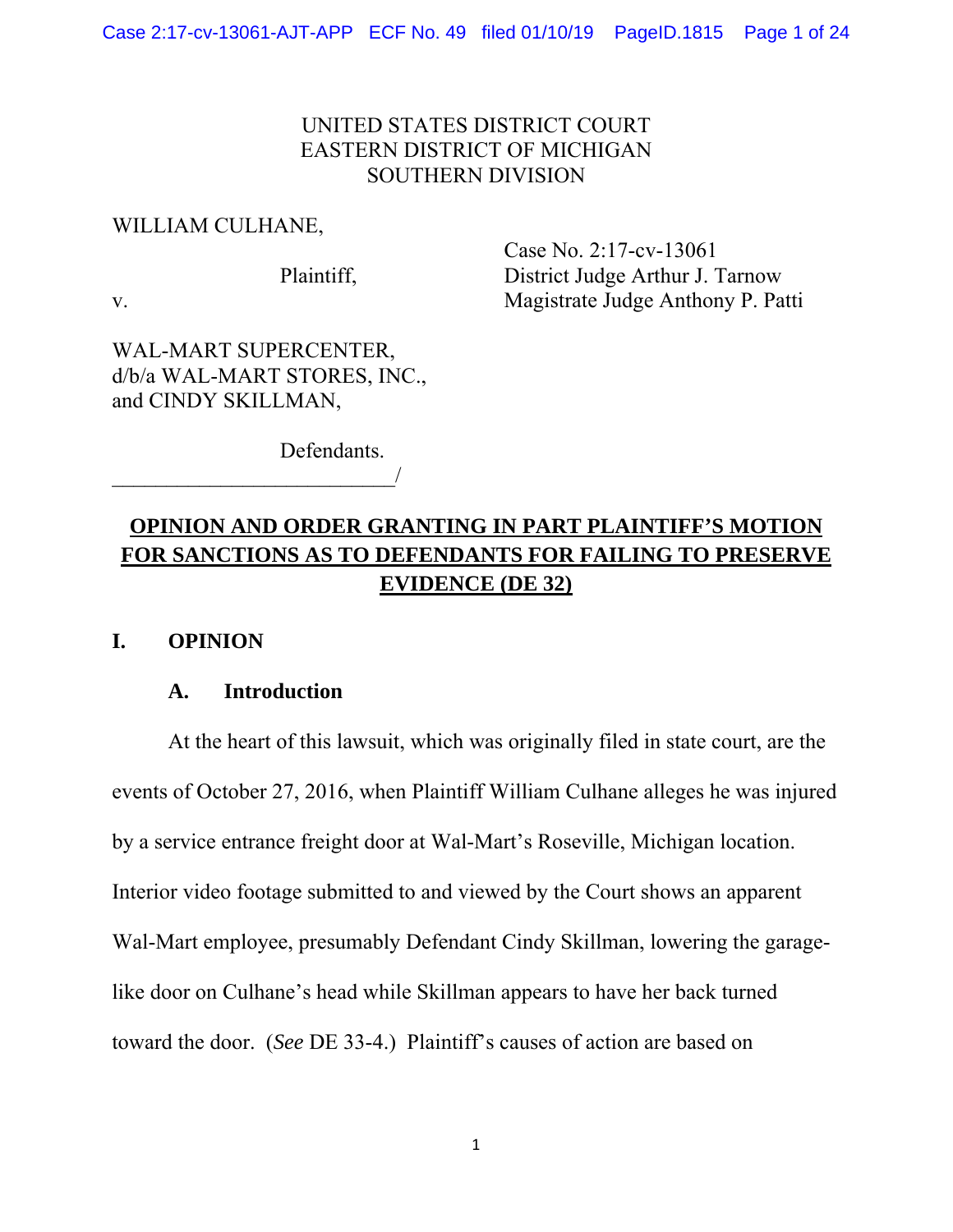negligence and premises liability. (DE 1 at 10-15.) This is not a products liability case, notwithstanding the centrality of the freight door to the incident in question.

Defendants filed their answer to the complaint in state court. Among their affirmative defenses are several that place at least partial blame upon Plaintiff, such as:

- The alleged defect and the condition of the premises were **open and obvious**. (No. 2)
- The sole and proximate cause of any and all injuries and/or damages allegedly suffered by Plaintiff, are the result of **Plaintiffs own conduct**. (No. 5)
- The sole and proximate cause of any and all injuries and/or damages allegedly suffered by Plaintiff, are the result of **Plaintiffs own contributory and/or comparative negligence**. (No. 6)

(DE 1 at 21-23 (emphases added).)

 On October 9, 2018, Defendants filed a motion for partial summary judgment, in which they challenge Plaintiff's premises liability count. (DE 33.) Plaintiff has filed a response, Defendants have filed a reply, and Plaintiff has filed a supplemental exhibit. (DEs 37, 43, 47.) That motion will be addressed separately by Judge Tarnow.

### **B. Instant Motion**

Meanwhile, just minutes before Defendants filed their dispositive motion, Plaintiff filed a motion for sanctions, based on Defendants' failure to preserve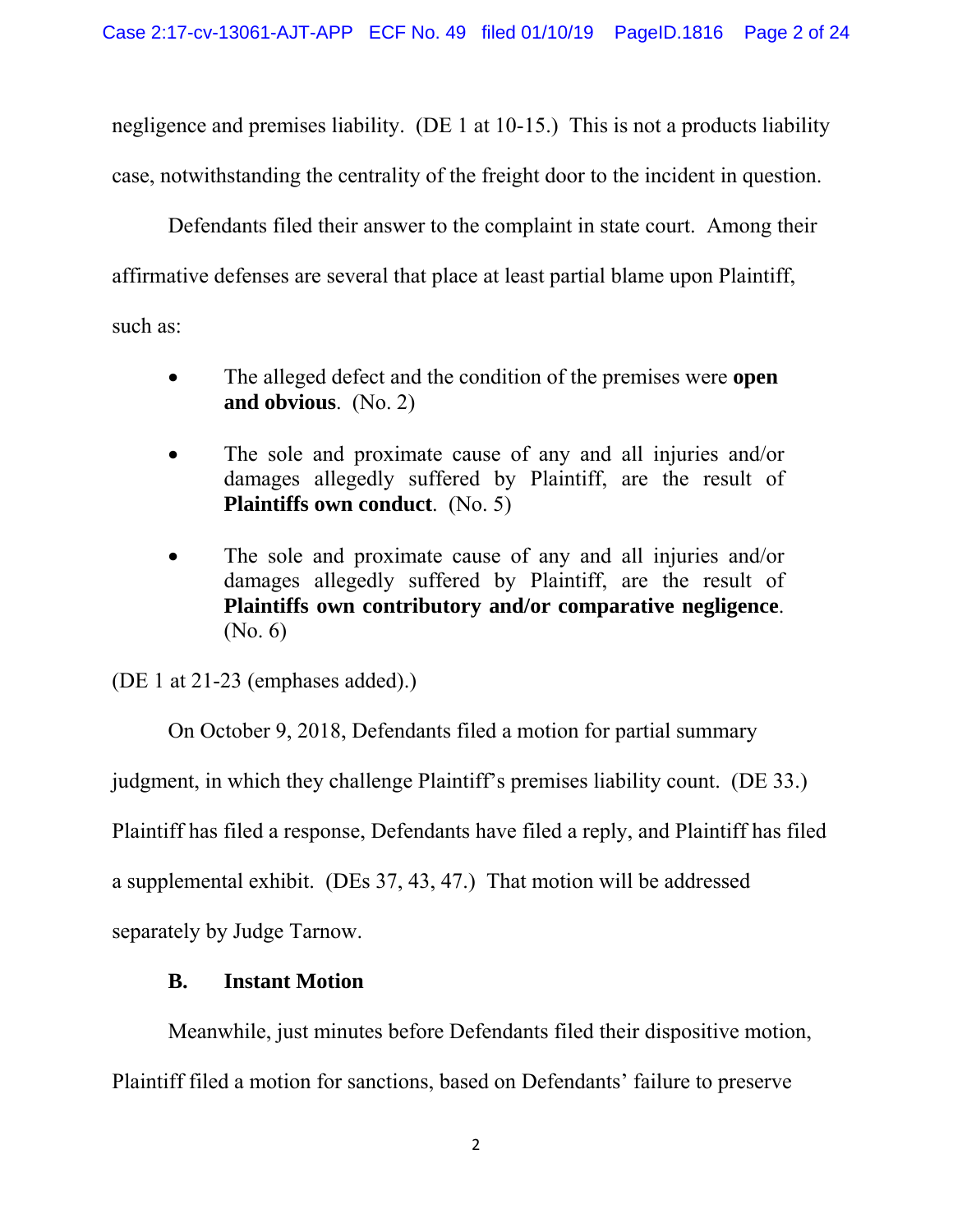evidence, specifically: (1) video evidence of the incident; (2) the witness statement of Assistant Manager Cassie Doss; (3) the "garage door" that was pulled down on Plaintiff; and (4) the "vendor book," as testified to by Skillman. (DE 32 at 2 ¶ 5.) Plaintiff seeks, *inter alia*, an adverse jury instruction, an order striking Defendants' affirmative defenses, and an award of costs and fees associated with this motion. (DE 32 at 11.)

Judge Tarnow has referred this motion to me for hearing and determination, Defendants have filed a response (DE 36), and Plaintiff has filed a reply brief (DE 39), which far exceeds this Court's page limitations. E.D. Mich. LR 7.1(d)(3)(B). As discussed from the bench, the Court will not consider the text of Plaintiff's nonconforming reply brief, although it will consider the two garage door pictures embedded therein. (*See* DE 39 at 10-11.)

On December 11, 2018, the date set for hearing, attorneys Jonathan R. Marko and Richard G. Szymczak appeared in my courtroom. (DE 42.) After entertaining oral argument, the Court took this matter under advisement.

#### **C. Discussion**

"One man's trash is another man's treasure. Aside perhaps from perjury, no act serves to threaten the integrity of the judicial process more than the spoliation of evidence." *United Med. Supply Co. v. United States*, 77 Fed. Cl. 257, 258 (2007) (internal quotation marks and footnote omitted). By its title, Plaintiff's motion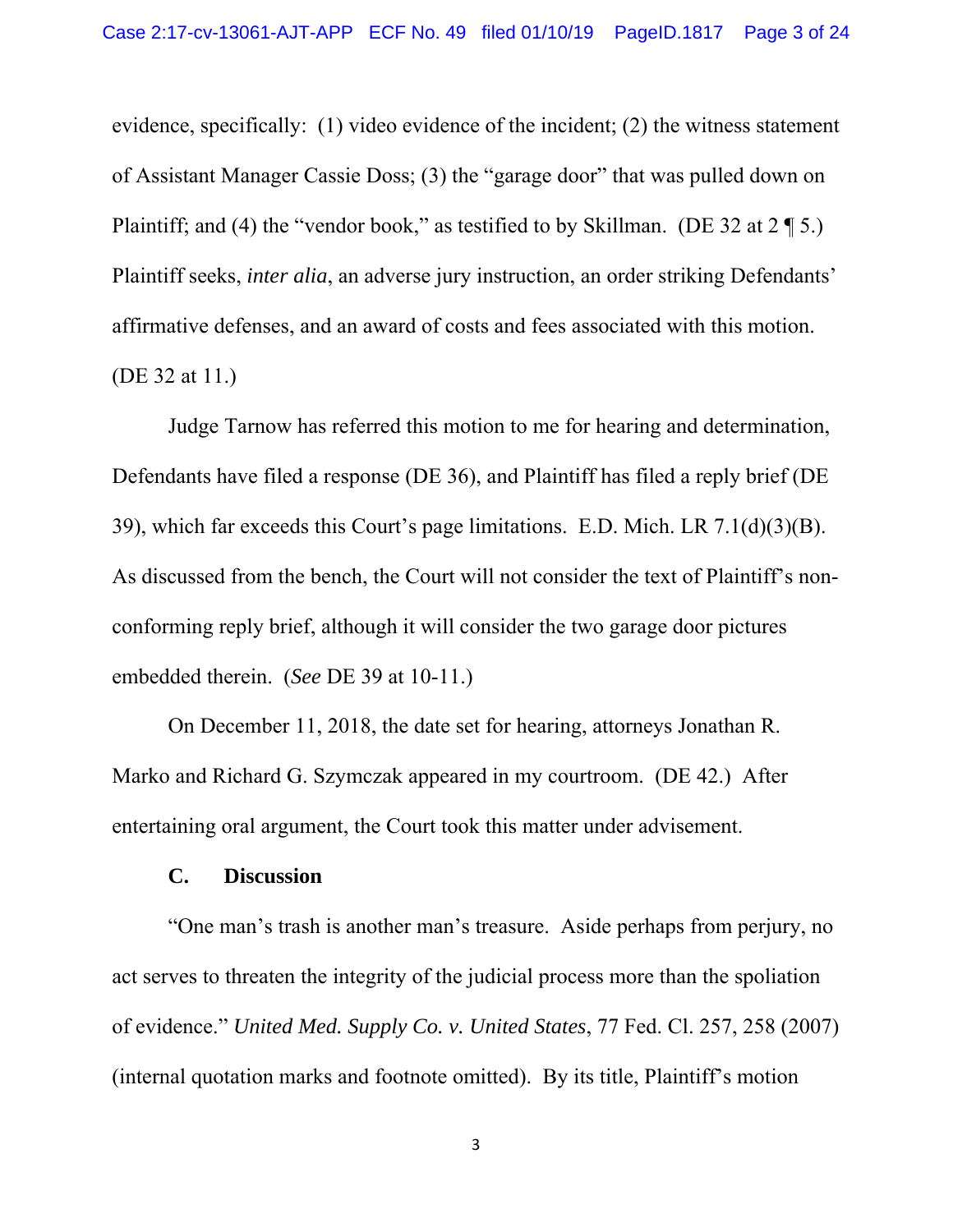takes issue with Defendants' *failure to preserve* evidence. "'Spoliation is the destruction or significant alteration of evidence, or *the failure to preserve* property for another's use as evidence in pending or reasonably foreseeable litigation.'" *Forest Labs., Inc. v. Caraco Pharm. Labs., Ltd.*, No. CIV.A.06-CV-13143, 2009 WL 998402, at \*1 (E.D. Mich. Apr. 14, 2009) (Friedman, J.) (quoting *West v. Goodyear Tire & Rubber Co.*, 167 F.3d 776, 779 (2d Cir.1999) (emphasis added)). As Defendant well knows from its own prior litigation experience in the Fourth Circuit, "[t]he spoliation of evidence rule allows the drawing of an adverse inference against a party whose intentional conduct causes not just the destruction of evidence . . . but also against one who *fails to preserve* or produce evidenceincluding the testimony of witnesses." *Hodge v. Wal-Mart Stores, Inc.*, 360 F.3d 446, 450 (4th Cir. 2004) (emphasis added).

### **1. Electronically stored information (ESI)**

#### **a. Exterior video evidence of the incident**

Interior video evidence exists. (DE 36 at 5-6, DE 36-2.) However, Plaintiff is in pursuit of the *exterior* video footage. (*See* DE 32 at 14-15.) By way of background, it appears that, by a letter dated November 21, 2016, addressed to the attention of Wal-Mart Headquarters' Risk Management Department, and signed by Plaintiff's then-counsel, Defendant Wal-Mart was put on notice that Plaintiff had retained counsel with regard to the October 27, 2016 incident at the Roseville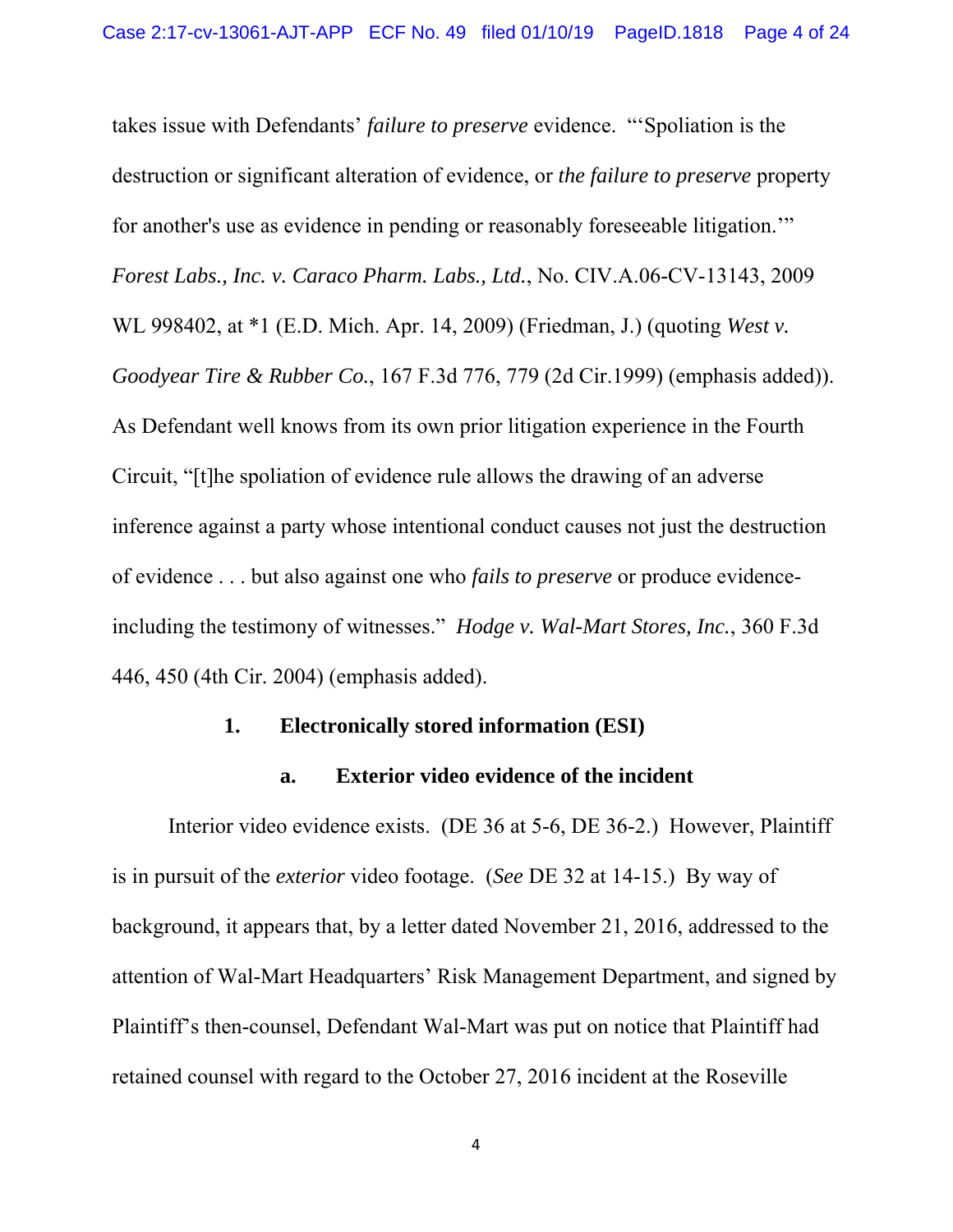store. (DE 32-2 at 23, 26, 28.) It also appears that, on the same date, Plaintiff's then-counsel sent a letter to "CMI Claim Management Inc." – which Plaintiff describes as "a corporation wholly owned by Defendant Wal-Mart that handles claims and liability determinations arising out of incidents at Wal-Mart stores.  $\mathbf{I}^{\prime\prime}$  – acknowledging receipt of a denial letter and requesting a copy of the video *upon which the denial was allegedly based.* (DE 32-2 at 25, DE 32 at 3  $\P$  11.)<sup>1</sup>

When Plaintiff's current counsel deposed Defendant Wal-Mart's asset protection manager Michael Terry on May 15, 2018, Terry testified that the "[g]eneral rule of thumb is about 30 days and then it gets rerecorded over." (DE 32-3, DE 36-3 [p. 18].) In order to save the video, he has to take a series of steps. (*Id*.) "You go into the user interface on the desktop computer in the AP office and then you select *which camera you want*, put in the date and time, and then you can save *whatever video you want*." (*Id*. (emphases added)). Further questioning elicited this exchange:

- Q. Which videos did you save?
- A. To my knowledge, just the interior shot.
- Q. Why didn't you do the exterior shot?
- A. *I can't remember why*.

<sup>&</sup>lt;sup>1</sup> Claims Management, Inc. (CMI) is "the casualty claims administrator for Wal-Mart Stores, Inc. and its insurance carriers and, as such, it collects information directly from Wal-Mart stores to administer liability claims." (DE 12 at 2 ¶ 4.)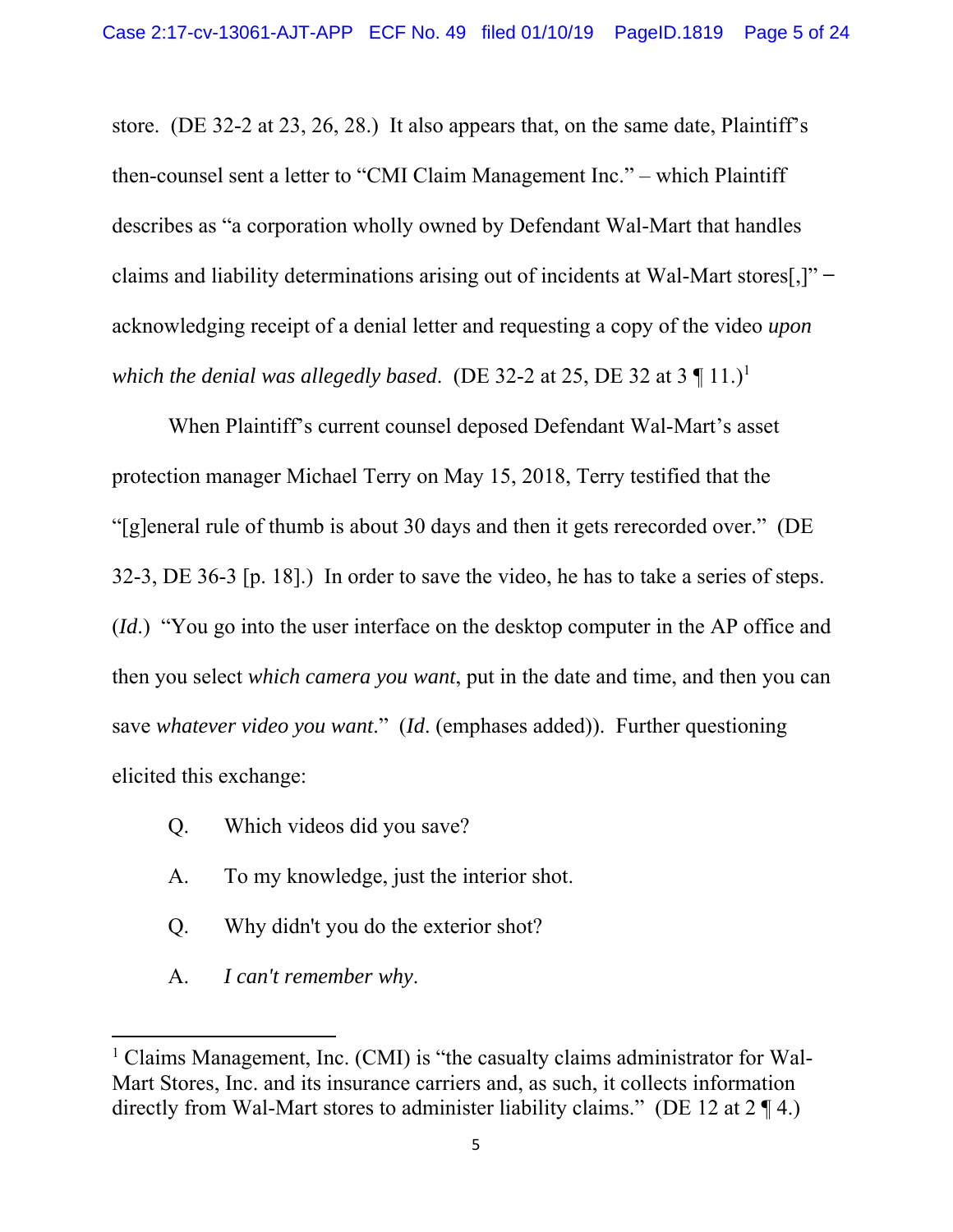\*\*\*\*\*

- Q. Is there more video that we can get at this point?
- A. At this point, I don't believe so.
- Q. Okay. Because it wasn't saved?
- A. I'm not 100 percent sure. I don't remember it being saved.

(*Id*. [pp. 18-19]) (emphasis added). Terry did not remember viewing the exterior video. (*Id*. [pp. 18-20].)

Consistently, in an August 1, 2018 discovery response, Defendants stated that they were not in possession of "video evidence from the cameras directly outside the backroom garage door for 30 minutes prior to, during, and 30 minutes after the incident on October 27, 2016." (DE 36-9 at 4.) In other words, the choice as to which footage to save was Terry's; inexplicably, he chose to preserve the interior footage but not the footage from the exterior camera(s).

### **b. Fed. R. Civ. P. 37(e)**

Failures to preserve electronically stored information (ESI) are addressed by Fed. R. Civ. P. 37(e). The most recent amendments to Rule 37, which went into effect in December 2015, include the following language:

If electronically stored information that should have been preserved in the anticipation or conduct of litigation is lost because a party *failed to take reasonable steps to preserve it*, and it *cannot be restored or replaced through additional discovery*, the court: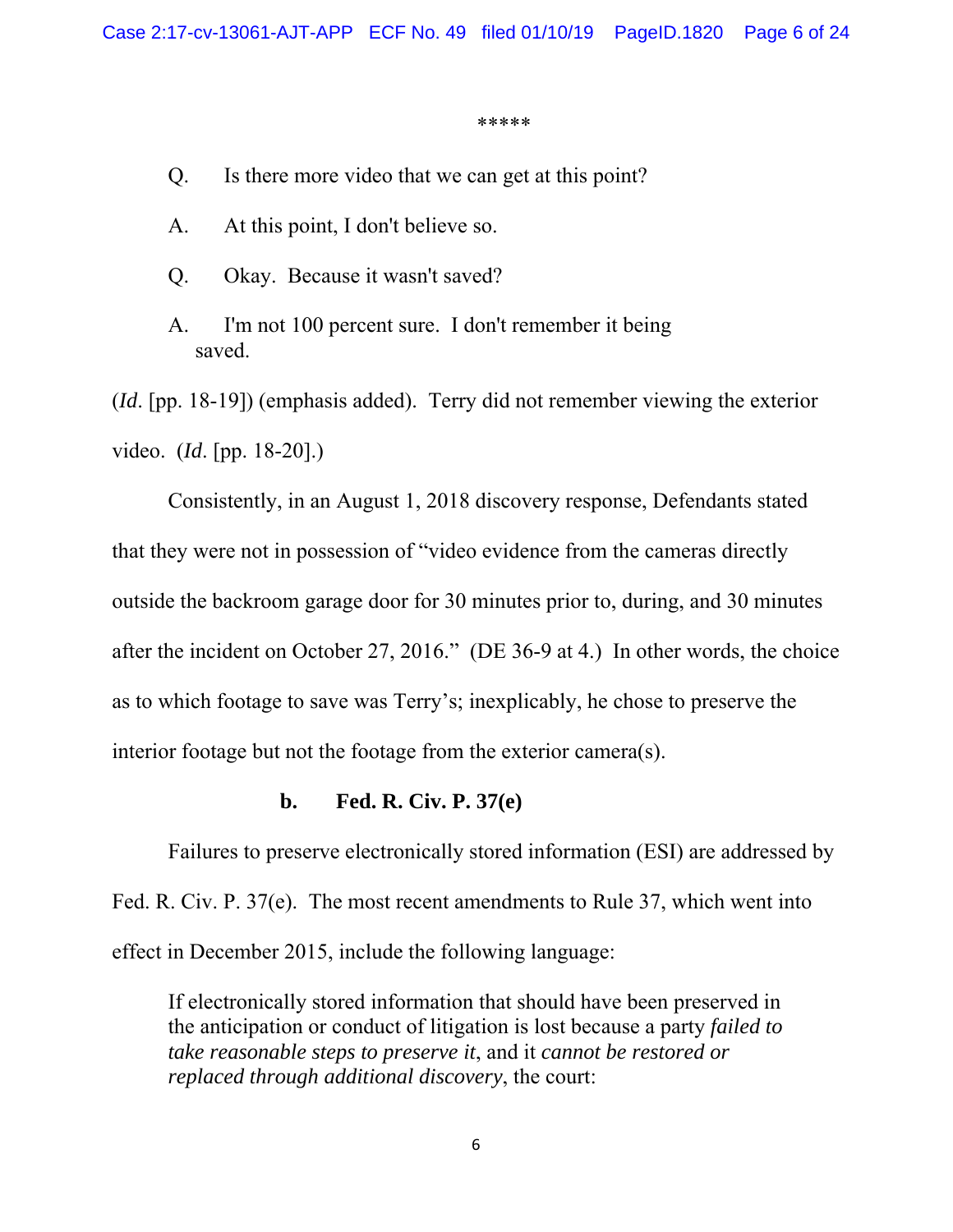- **(1)** upon finding prejudice to another party from loss of the information, may order measures no greater than necessary to cure the prejudice; *or*
- **(2)** only upon finding that the party acted with the *intent* to deprive another party of the information's use in the litigation may:
	- **(A)** presume that the lost information was unfavorable to the party;
	- **(B)** instruct the jury that it may or must presume the information was unfavorable to the party; or
	- **(C)** dismiss the action or enter a default judgment.

Fed. R. Civ. P. 37(e) (emphasis added).

## **i. Intent and Sub-Rule 37(e)(2)**

 To the extent that Plaintiff seeks the imposition of sanctions by "[p]roviding an adverse jury instruction . . ." regarding the exterior video evidence (*see* DE 32 at 27 ¶ 1), the Court must consider whether Defendant Wal-Mart acted with the intent to deprive Plaintiff of "the information's use in the litigation . . . ." Fed. R. Civ. P. 37(e)(2). Relatedly, the Advisory Committee Notes for the 2015 Amendment provide:

Adverse-inference instructions were developed on the premise that a party's intentional loss or destruction of evidence to prevent its use in litigation gives rise to a reasonable inference that the evidence was unfavorable to the party responsible for loss or destruction of the evidence. Negligent or even grossly negligent behavior does not logically support that inference. Information lost through negligence may have been favorable to either party, including the party that lost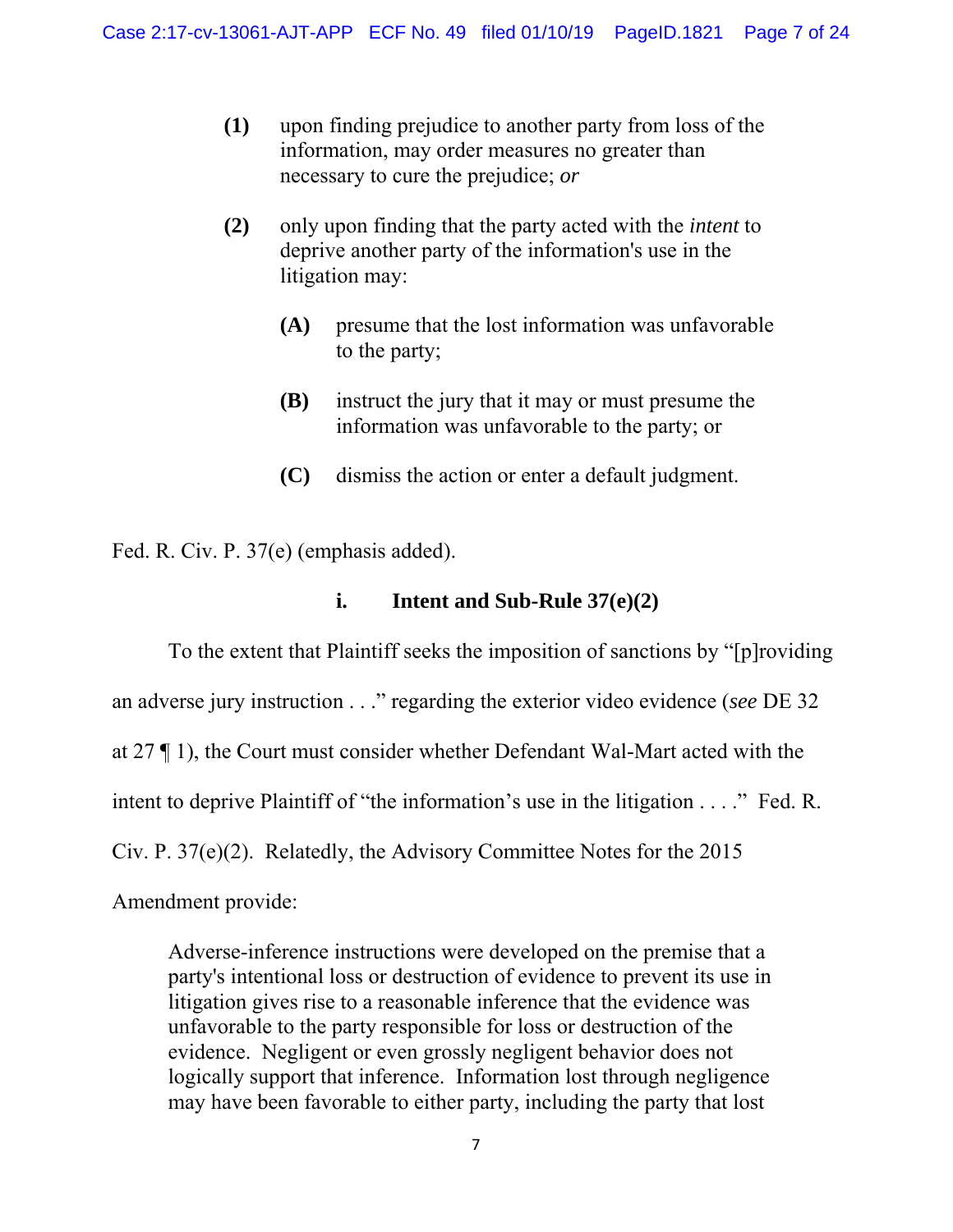it, and inferring that it was unfavorable to that party may tip the balance at trial in ways the lost information never would have. The better rule for the negligent or grossly negligent loss of electronically stored information is to preserve a broad range of measures to cure prejudice caused by its loss, but to limit the most severe measures to instances of intentional loss or destruction.

Fed. R. Civ. P. 37, 2015 Advisory Comm. Note. Likewise, the Sixth Circuit has

since noted:

It bears adding that to the extent [Plaintiff] sought an adverse inference instruction for spoliation of electronic information, a 2015 amendment to Civil Rule 37(e)(2) required her to show that [Defendants] had "intent" to deprive her of the information's use. *A showing of negligence or even gross negligence will not do the trick.* Fed. R. Civ. P. 37, 2015 Advisory Comm. Note. [Plaintiff] would not have been able to show any degree of fault for [Defendant]'s alleged destruction of records, because []he cannot show that [Defendant] destroyed the records—if they even existed in the first place—after it was put on notice of litigation.

*Applebaum v. Target Corp.*, 831 F.3d 740, 745 (6th Cir. 2016) (emphasis added).

*See also*, *e.g.*, *United States v. Woodley*, No. 15-CR-20007, 2016 WL 1553583, at

\*4-\*5 (E.D. Mich. Apr. 18, 2016) (Michelson, J.) (a criminal case noting that

*Beaven v. U.S. Dep't of Justice*, 622 F.3d 540 (6th Cir. 2010) occurred prior to Fed.

R. Civ. P. 37(e)(2)'s 2015 Amendment). "Rule 37(e)(2) sanctions are available to

address the prejudicial effect of lost ESI only if the loss is shown to have been

motivated by an 'intent to deprive another party of the information's use in the

litigation.'" *Konica Minolta Bus. Sols., U.S.A. Inc v. Lowery Corp.*, No. 15-CV-

11254, 2016 WL 4537847, at \*6 (E.D. Mich. Aug. 31, 2016) (Roberts, J.) (denying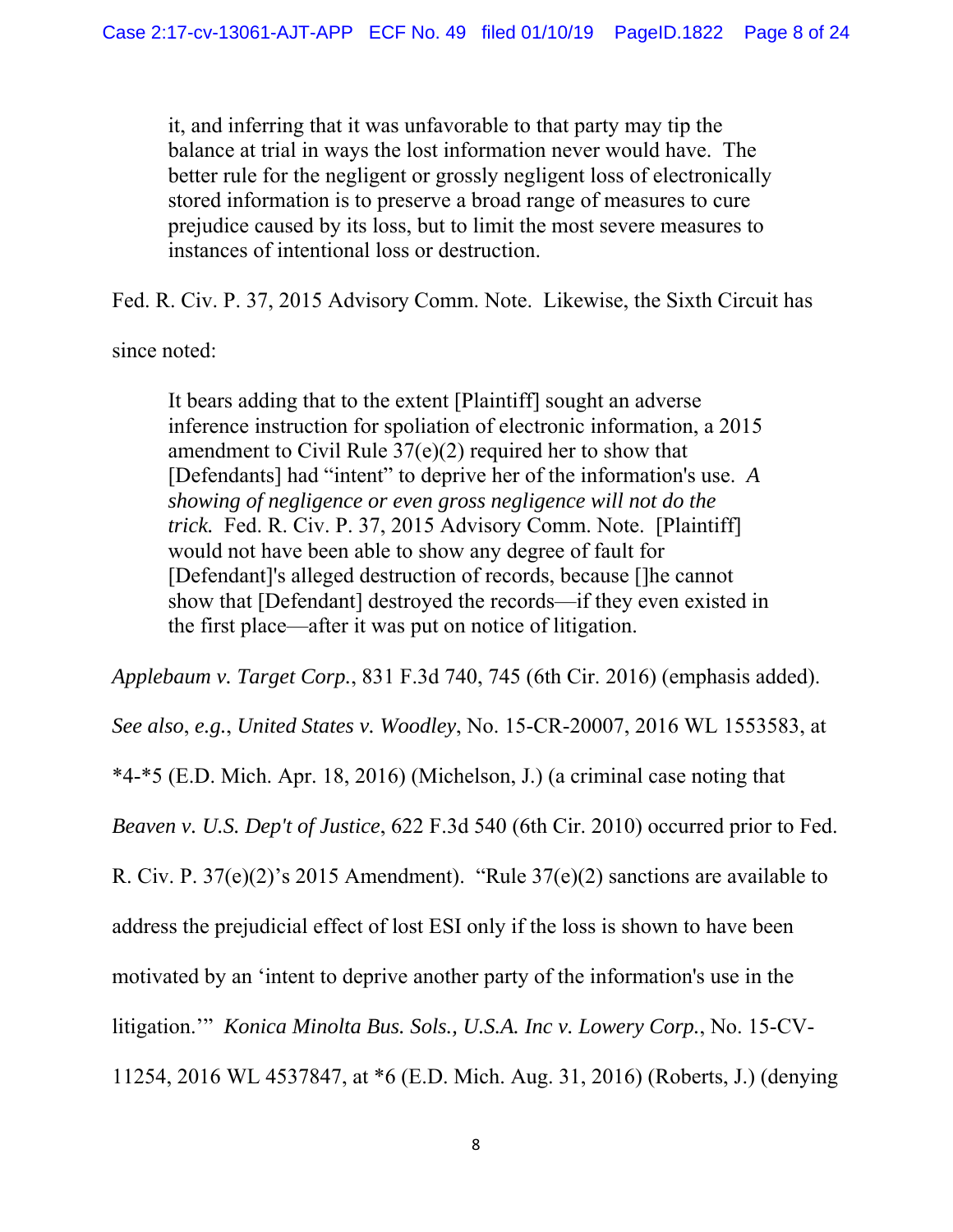without prejudice amended motion for sanctions). As one court has put it, Rule 37(e)(2)'s "intent standard is 'stringent' and 'does not parallel other discovery standards.'" *Moody v. CSX Transportation, Inc.*, 271 F. Supp. 3d 410, 431 (W.D.N.Y. 2017) (quoting *Jenkins v. Woody*, 2017 WL 362475, \*17 (E.D. Va. 2017) (quoting Fed. R. Civ. P. 37(e)(2))).

 Rule 37(e)(2)'s Advisory Committee Notes explain that it "does not include a requirement that the court find prejudice to the party deprived of the information [unlike Subsection  $37(e)(1)$ ][,]" but also explain that "[f]inding an intent to deprive another party of the lost information's use in the litigation does not require a court to adopt any of the measures listed in subdivision  $(e)(2)$ ." Finally, the Advisory Committee Notes provide that "[c]ourts should consider the extent to which a party was on notice that litigation was likely and that the information would be relevant." Fed. R. Civ. P. 37(e), Advisory Comm. Note., 2015 Amendment. Taking all of this into consideration, in light of the factual record, the Court concludes that Plaintiff is entitled to part of the relief sought – "an adverse jury instruction against Defendants" regarding the exterior video evidence. (DE 32 at 27 ¶ 1.) First, as early as the October 27, 2016 occurrence, Defendants had at least some notice that "litigation was reasonably likely." (DE 32 ¶ 15.) Second, although Plaintiff's June 24, 2015 Customer Accident Investigation policy does not create a legal duty, it does provide evidence of Wal-Mart's established method for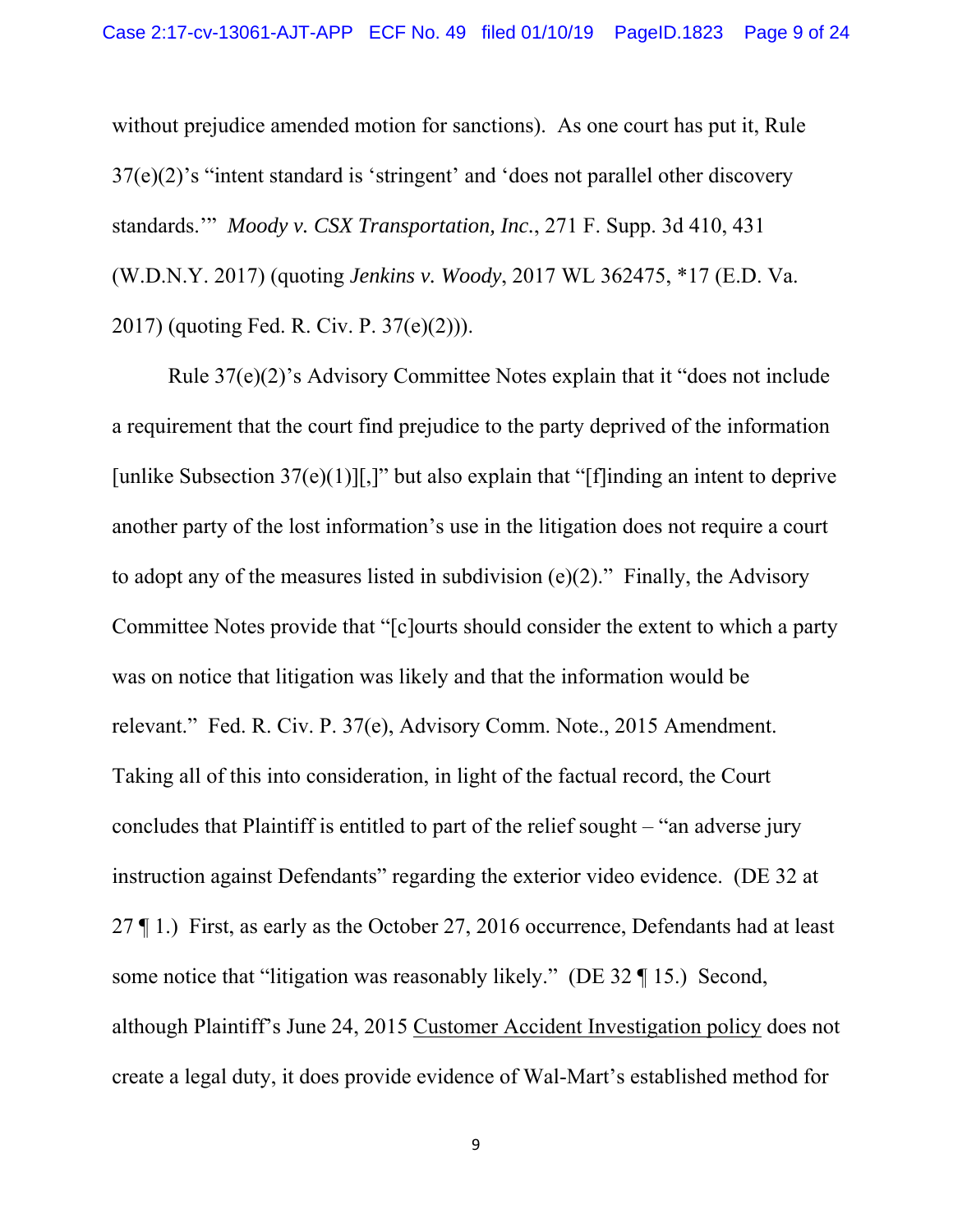"gathering details" when an accident has occurred, including taking "photographs," "obtain[ing] video," and "fil[ing] documentation." (*See* DE 32-4, DE 32 ¶¶ 7, 10.) It also demonstrates that Wal-Mart employees had notice as to the importance of preserving these items. Therefore, it is fair to say that Wal-Mart employees knew to act in accordance with a policy that appears to have existed for more than a year prior to the October 27, 2016 incident at issue in this lawsuit and had notice as to the importance of preserving *this particular* video evidence when an accident occurs on Wal-Mart property. This is the context in which Terry made his choice to preserve *some but not all* pertinent video evidence. Third, the claim form dated October 28, 2016 begins by stating that: "You must immediately search for and preserve *any and all* information and evidence related to this incident. Please follow the guidelines on the Evidence Collection Sheet and Document Preservation Directive." (DE 32-2 at 13-14 (emphasis added).) This was obviously not done, despite notice to the employees that it *should* be done. Fourth, at his May 15, 2018 deposition, Terry testified, agreed or stated that:

- he just looked at "the interior shot of the receiving area<sup>[1]</sup>,<sup>11</sup>
- there are "cameras all over the outside, too,"
- "[e]very camera at that Wal-Mart to my knowledge does record $[,$ ]"
- he can "look at the cameras from [his] office[,]"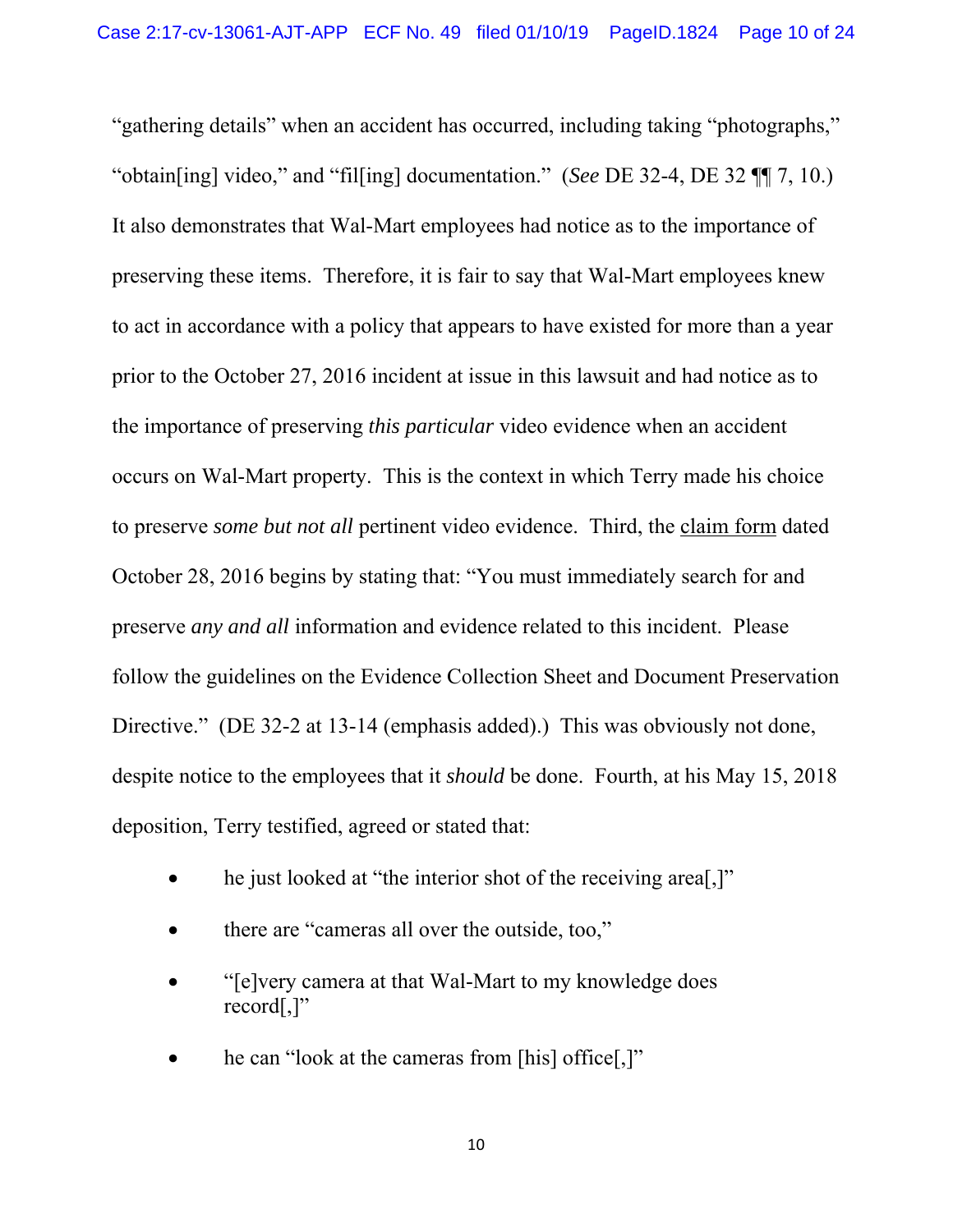• "General rule of thumb is about 30 days and then it gets rerecorded over."

(DE 32-3, DE 36-3 [pp. 16-18].) Then, after explaining how to save a video, Terry testified that, to his knowledge, he "just [saved] the interior shot." (DE 32-3, DE 36-3 [p. 18].) He could not remember why he did not "do" the exterior shot, and he did not remember looking at or seeing the exterior cameras/video. (DE 32-3, DE 36-3 [pp. 18-20].) Moreover, when asked if he thought "that there was something important on a video that [he] watched, would [he] make sure [it was] downloaded[,]" Terry responded, "Yeah. If it was relative to it and – yeah, I would." (DE 36-3 [p. 19].) Here, it is worth mentioning that, even if Defendants did not receive actual notice, the fact that Terry knew enough to preserve *one* of the videos (and to choose which one to preserve, no less) demonstrates that Wal-Mart was "on notice that litigation was likely" and that video footage "would be relevant." Fed. R. Civ. P. 37(e). The exterior video footage – which, even on the day of the incident (and certainly after receiving a preservation letter) should clearly have been understood to be relevant to the events in question – should have been saved before automatic re-recording occurred 30 days later, presumably on November 26, 2016.

If the incident itself, let alone a preservation letter, did not alert Defendants to the need to preserve *all* video evidence, then the policy and the claim form gave Defendant Wal-Mart's agents notice of what needed to be retained. Against this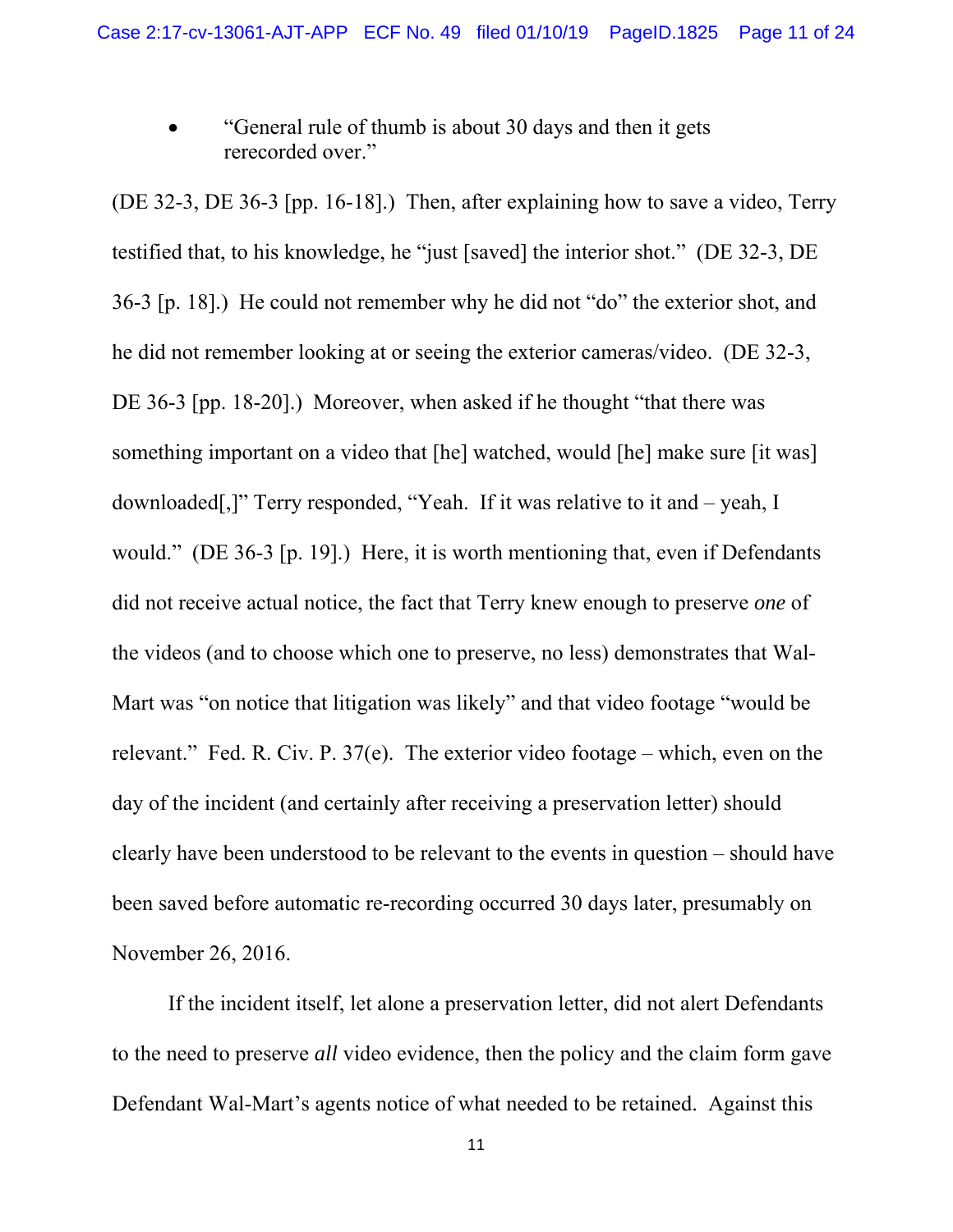backdrop, the Court has reason to be skeptical of Terry's testimony that he viewed and saved the interior video footage but *does not remember* viewing and *cannot remember* why he did not save the exterior footage. In any case, the Court can reasonably conclude that Terry (Defendant Wal-Mart's agent) *selectively preserved* the interior video. Stated otherwise, Defendants knew or should have known to save the exterior video footage and for whatever reason(s) did not do so, which permitted it to be "overwritten." Accordingly, "the Court may infer an intent to deprive from defendants' actions in this matter." *Moody v. CSX Transportation, Inc.*, 271 F. Supp. 3d 410, 431 (W.D.N.Y. 2017) (*inter alia*, "While knowing they had a duty to preserve the event recorder data, defendants allowed the original data on the event recorder to be overwritten, and destroyed or recycled Lewandowski's laptop without ever confirming that the data had been preserved in another repository." $)^2$ 

<sup>&</sup>lt;sup>2</sup> Defendants prefer to analogize this case to one in which this Court observed that "technically speaking, Defendant did not 'destroy' any videotapes. Rather, Defendant did not set them aside and, during the normal course of its business, the tapes were recorded over." *Eby v. Target Corp.*, No. 13-10688, 2014 WL 941906, at \*5 (E.D. Mich. Mar. 11, 2014) (Cox, J.). (*See* DE 36 at 16.) However, as another court observed, the only evidence in *Eby* was that "'the video cameras *did not capture* the area where Plaintiff fell and so Target did not retain them.'" *Ross v. Home Depot USA Inc.*, No. 2:12-CV-743, 2014 WL 2805094, at \*4 (S.D. Ohio June 20, 2014) (quoting *Eby,* 2014 WL 941906, at \*5) (emphasis added). Here, Terry – Defendant Wal-Mart's agent - does not say that; instead he testified that he "can't remember why" he failed to preserve the exterior shot. (DE 36-3 [p. 18].) Nor does there appear to be a dispute that the exterior video footage would have captured another perspective of the incident in question.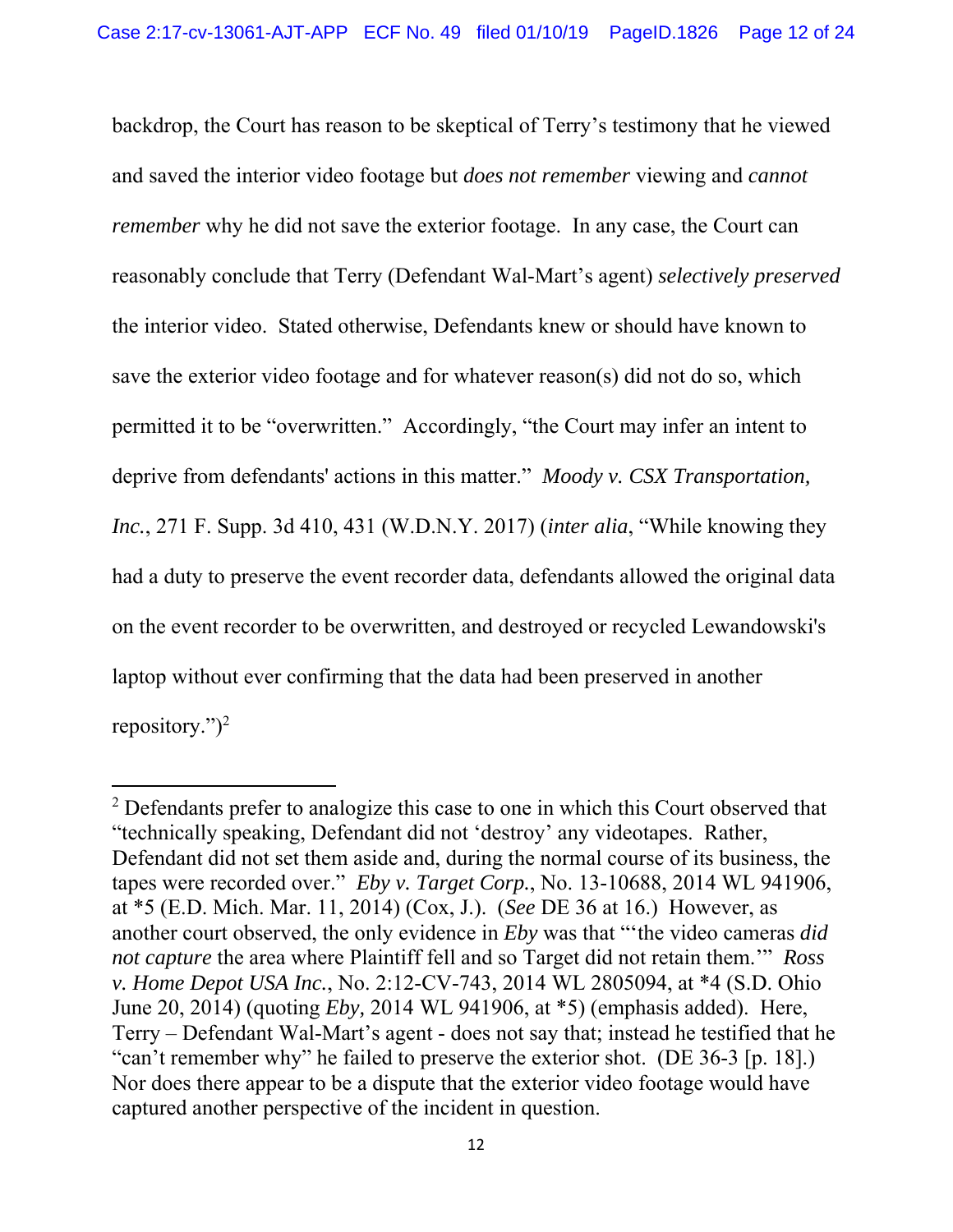#### **ii. Relevancy of the ESI to the affirmative defenses**

The Court recognizes that, in October 2016, Defendant Wal-Mart and/or its agents would not have known which affirmative defenses their attorneys intended to pursue in any related, forthcoming lawsuit. Still, the Court has reviewed the interior video, and it does not show what happened *from Plaintiff's perspective*, a point that is critical to any affirmative defense that lays at least partial blame upon Plaintiff Culhane. Although Defendants characterize their affirmative defense(s) as claiming that Plaintiff "was contributorily negligent because he positioned himself directly into the path of a descending overhead door[,]" (DE 36 at 17), affirmative defense No. 6 is not so limited. (DE 1 at 21.) To go a step further, the Court disagrees with Defendants that "[t]he manner in which Plaintiff was moving (walking slowly, walking quickly, running) prior to the incident is of little import[,]" (DE 36 at 17), given not only affirmative defense No. 6, but also any other which imparts any degree of fault upon Plaintiff, such as "open and obvious" (No. 2) or "Plaintiff's own conduct" (No. 5). (DE 1 at 21.) As the Court sees it, the affirmative defenses raise questions which could well have been answered by the unpreserved exterior video footage, such as:

- What did Plaintiff see as he approached the door?
- Were there any obstructions in Plaintiff's path?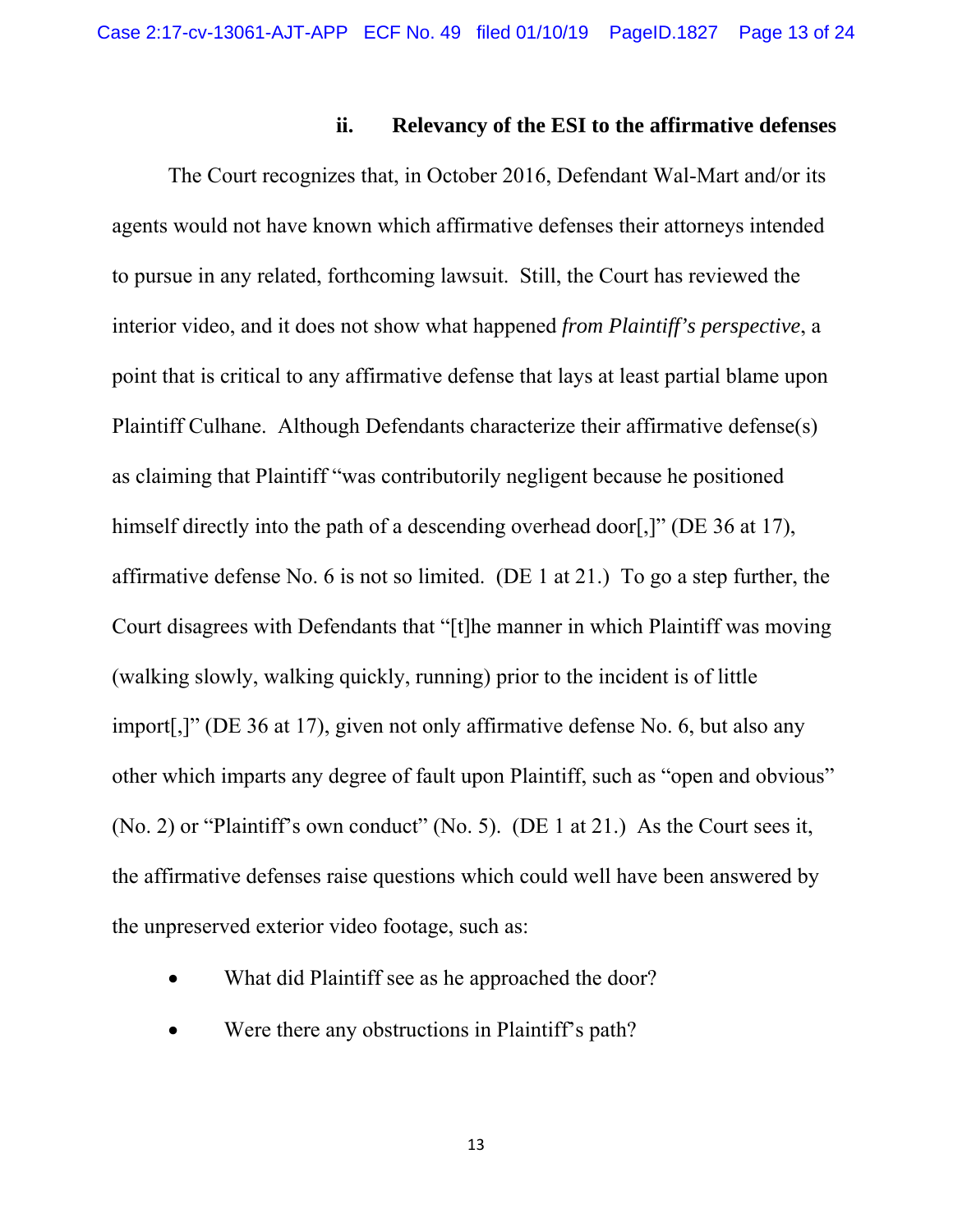- At what speed and gait did he approach the door?
- Was Plaintiff distracted as he approached the door?
- Did a Wal-Mart employee beckon him to enter, warn him, speak to him or divert his attention?
- Were any witnesses in the area?
- If, as Plaintiff suggested at oral argument, Defendant Skillman was able to see live video feed of the exterior angle, what would she have been able to see as Plaintiff approached the door?

The pertinent inquiry is not simply, as Defendants put it, "whether Plaintiff placed himself in the path of the descending door[.]" (*Id*.) As previously noted, there seems to be no dispute – based on oral argument, the briefing, or the testimony – that the exterior video cameras would have captured another perspective of the incident in question. Offering the jury only a single, interior view of the incident in question is akin to providing a referee or umpire with only one instant replay angle on which to review a call on the goal line or at home plate.

Defendant Wal-Mart's agent selectively preserved the interior video, the Court is permitted to infer Defendant Wal-Mart's intent to deprive based on these actions, and the video at issue goes directly to one or more of Defendants' affirmative defenses. The Court finds, in light of all the circumstances discussed above and pursuant to Fed. R. Civ. P. 37(e)(2), that Defendant Wal-Mart, through its agent, "acted with the intent to deprive another party of the information's use in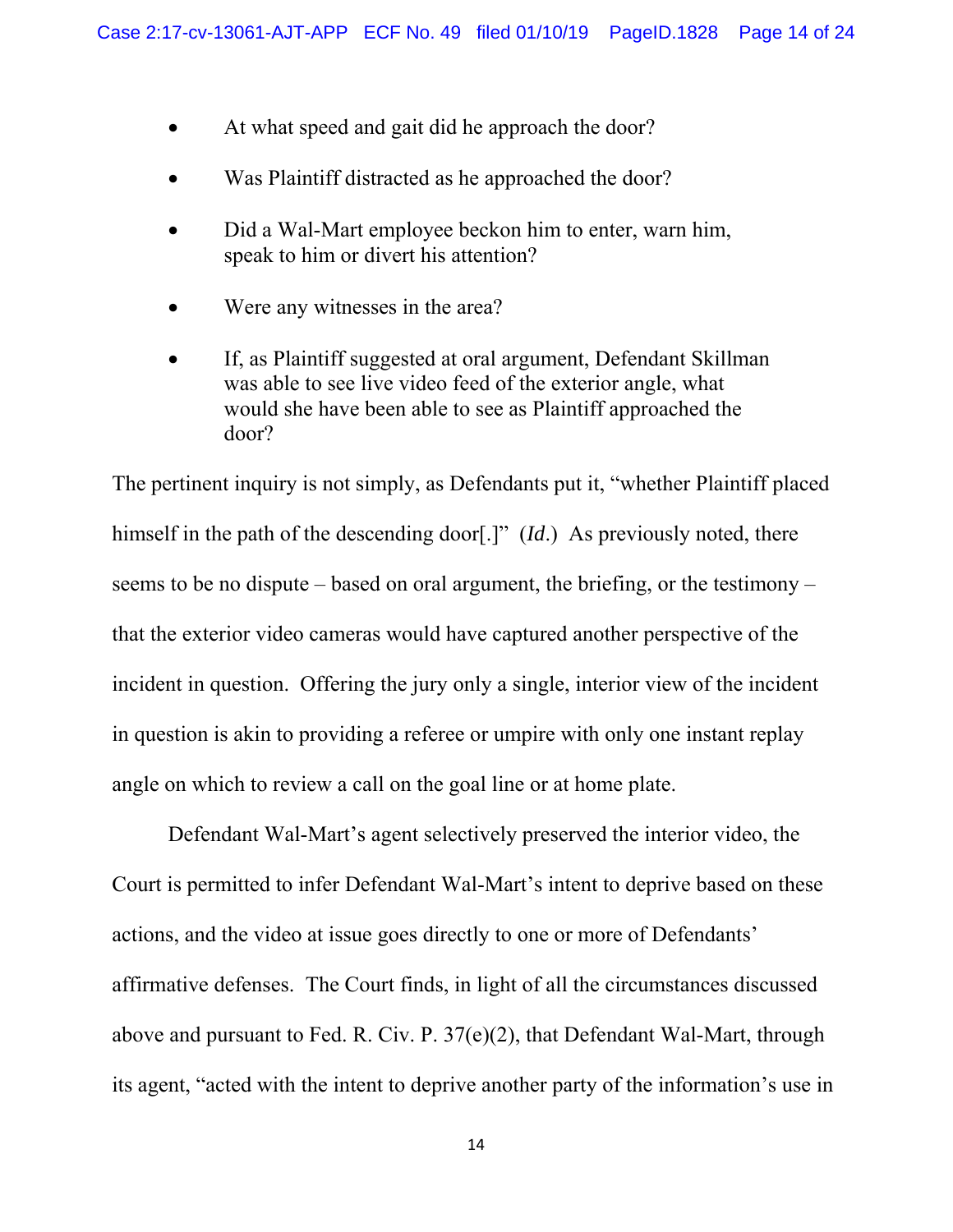the litigation . . . ." Although Plaintiff conceded at oral argument that he can make out his *case-in-chief* without the exterior video footage, the Court concludes that his ability to rebut the *affirmative defenses* that assert that the danger was open and obvious and/or that Plaintiff was at fault (comparatively, contributorily or otherwise) has, to a very serious degree, been unfairly and unjustly thwarted. Accordingly, unless Defendants choose to withdraw these affirmative defenses (Nos. 2, 5 & 6), the Court will instruct the jury that it "must presume the information was unfavorable to . . ." Defendant Wal-Mart. *See* Fed. R. Civ. P.  $37(e)(2)(B)$  (emphasis added).

### **2. Non-ESI and the Court's inherent authority to sanction for failure to preserve**

#### **a. Adverse inference instruction factors**

Plaintiff seeks "an adverse jury instruction against Defendants regarding the spoliated evidence . . ." at issue here, *i.e.*, the Doss witness statement, the door, and the vendor log. (DE 32 at 27 ¶ 1.) These items are not ESI and, therefore, Rule 37(e) does not apply. Moreover, as at least one Court has stated, "[f]or the Court to impose sanctions under Rule 37 . . . there must be a violation of a discovery order." *Bayoil, S.A. v. Polembros Shipping Ltd.*, 196 F.R.D. 479, 482 (S.D. Tex. 2000). This does not appear to apply to the circumstances at bar. Although the instant motion cites Defendants' January 29, 2018 and June 14, 2018 discovery responses (*see* DE 32 ¶¶ 20-28, DE 32-9, DE 32-10), and while there seems to be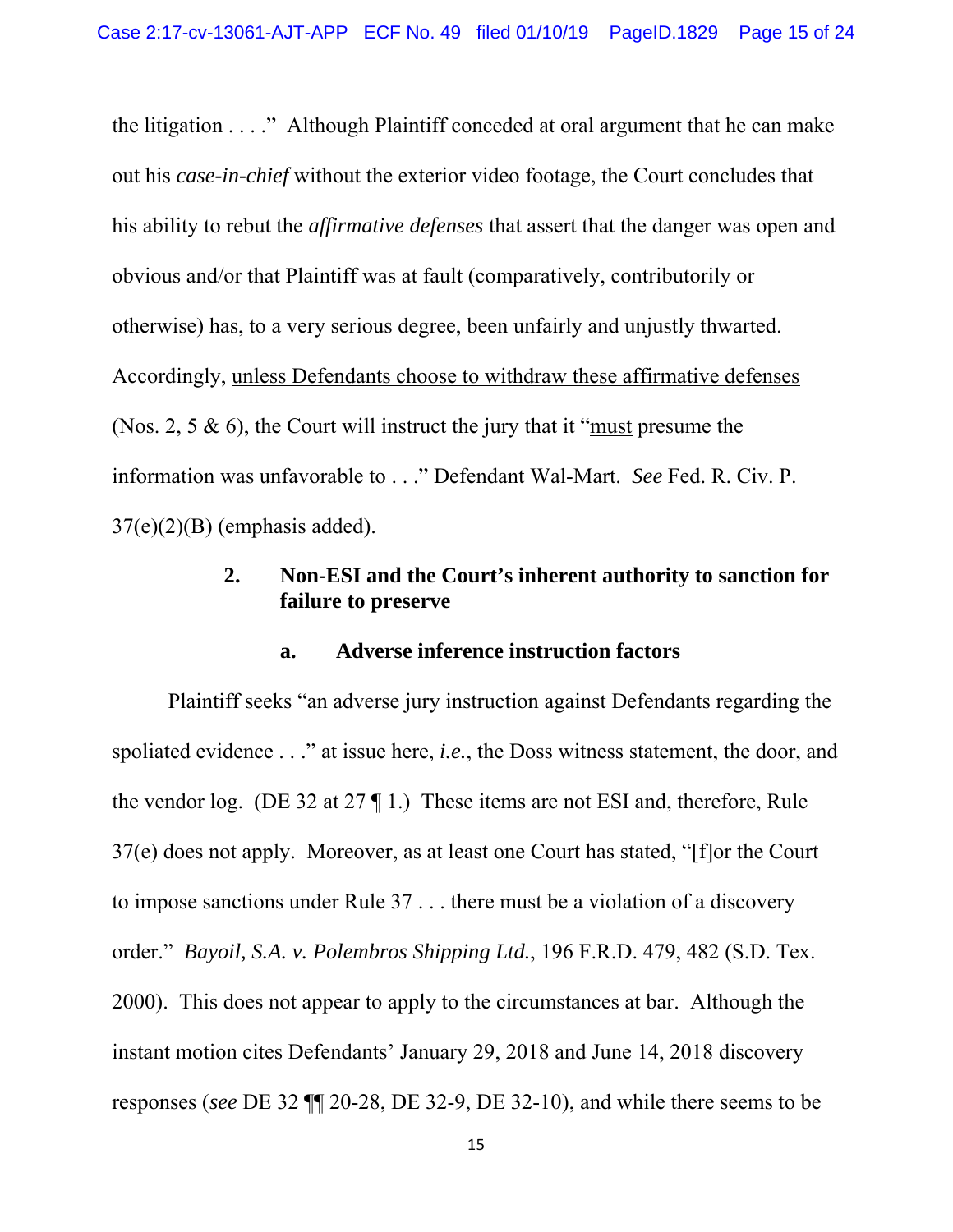only one discovery order in this case  $-$  the September 6, 2018 order granting in part and denying in part Plaintiff's motion to compel (DE 29) – it was limited to Plaintiff's second request for production of documents No. 13, which sought incident reports for a 15-year period (DE 32-10 at 7).

Instead, as to non-ESI items, the Court considers that "a federal court's *inherent powers* include broad discretion to craft proper sanctions for spoliated evidence." *Adkins v. Wolever*, 554 F.3d 650 (6<sup>th</sup> Cir. 2009) (en banc) (emphasis added). *See also Philpot v. LM Commc'ns II of S.C., Inc.*, No. 5:17-CV-173-CHB, 2018 WL 3371038, at \*4 (E.D. Ky. July 10, 2018) (discussing sanctions, Rules 26 and 37, and the Court's inherent power). As the Sixth Circuit has recognized:

a party seeking an adverse inference instruction based on the destruction of evidence must establish (1) that the party having control over the evidence had **an obligation to preserve** it at the time it was destroyed; (2) that the records were destroyed "with a **culpable state of mind**"; and (3) that the destroyed evidence was "**relevant"** to the party's claim or defense such that a reasonable trier of fact could find that it would support that claim or defense.

*Beaven*, 622 F.3d at 553 (quoting *Residential Funding Corp. v. DeGeorge Fin.* 

*Corp.*, 306 F.3d 99, 107 (2d Cir. 2002) (emphases added)) (further citation

omitted). $3$ 

<sup>3</sup> *See also Byrd v. Alpha All. Ins. Corp.,* 518 F. App'x 380, 384-385 (6th Cir. 2013) (applying *Beaven* factors to the finding of spoliation); *Chrysler Realty Co., LLC v. Design Forum Architects, Inc*., No. 06-CV-11785, 2009 WL 5217992, at \*5-\*6 (E.D. Mich. Dec. 31, 2009) (Borman, J.) (applying *Residential Funding Corp*. and reinstating dismissal of Plaintiff's professional negligence claim); *Provience v.*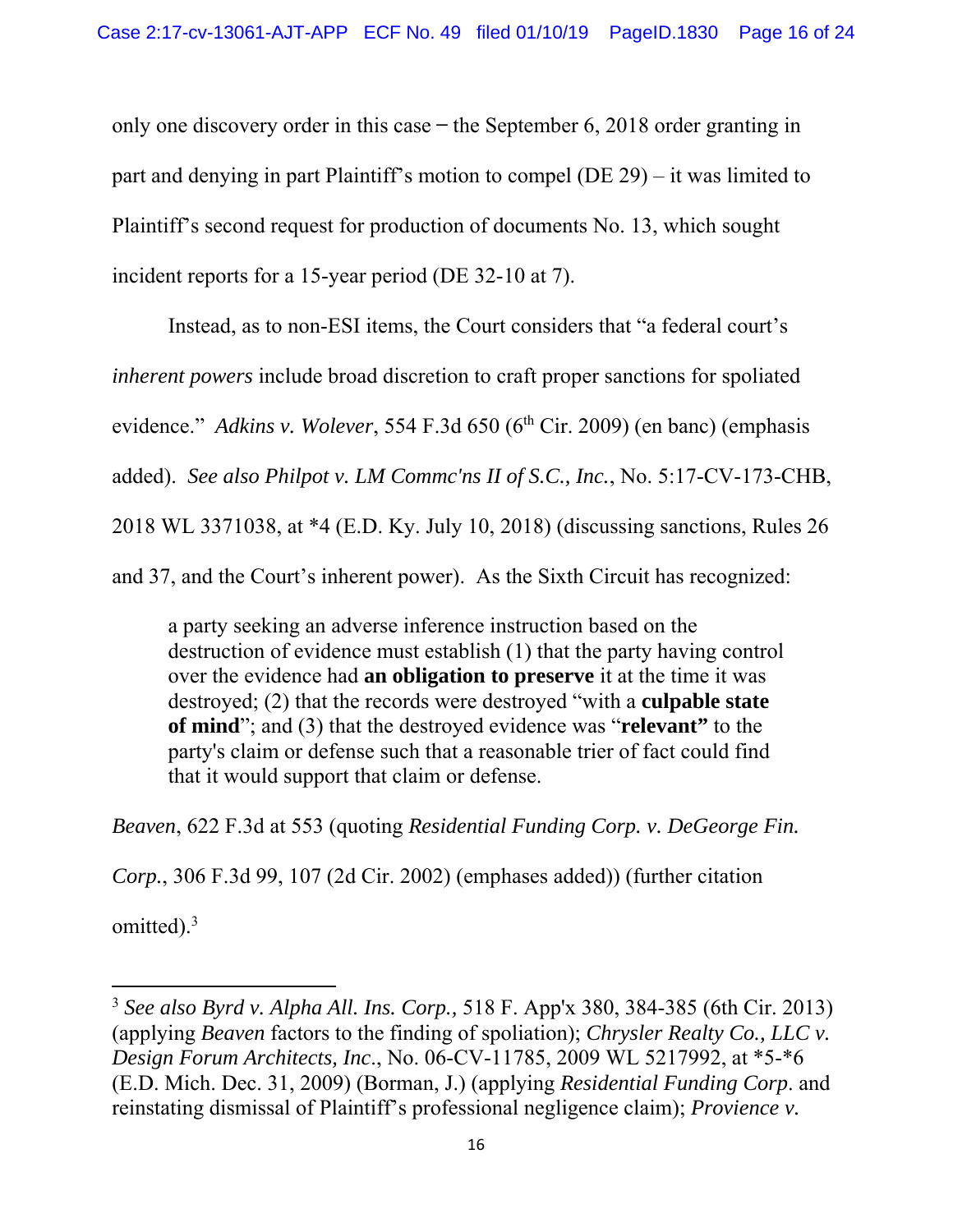"[T]he district court has discretion in determining the strength of the inference to be applied." *Flagg v. City of Detroit*, 715 F.3d 165, 177 ( $6<sup>th</sup>$  Cir.) 2013). "Whether an adverse inference instruction is permissive or mandatory is determined on a case-by-case basis, corresponding in part to the sanctioned party's degree of fault." *Flagg*, 715 F.3d at 178.

## **b. The witness statement of Assistant Manager Cassie Doss**

At her May 15, 2018 deposition, Doss testified about her interaction with Plaintiff on October 27, 2016 and expressly stated that she, Plaintiff, and Defendant Skillman each filled out an incident report. (DE 32-5, DE 36-4 [pp. 20- 23].) It appears that Plaintiff Culhane also testified to having written a report. (DE 32 ¶ 42, DE 32-13 [pp. 110-111].) Plaintiff's "customer incident report" and Defendant Skillman's "witness statement" are part of the record. (DE 32-2 at 15- 16, 24, 27; DE 36-5 at 5-6.) Defendants contend that a copy of the store's entire file and the "surveillance video footage" was forwarded to CMI on November 9,

*City of Detroit*, No. 10-11719, 2011 WL 7445088, at \*7-\*10 (E.D. Mich. Nov. 28, 2011) (Michelson, M.J., *report and recommendation adopted*, No. 10-11719, 2012 WL 683378 (E.D. Mich. Mar. 2, 2012) (Hood, J.); *Coach, Inc. v. Dequindre Plaza, L.L.C.*, No. 11-CV-14032, 2013 WL 2152038, at \*7-\*13 (E.D. Mich. May 16, 2013) (Borman, J.); *Smith v. Norcold, Inc.*, No. 13-10841, 2014 WL 5817258, at \*6-\*10 (E.D. Mich. Nov. 10, 2014) (Berg, J.); *Applebaum v. Target Corp.*, No. 11- CV-15035, 2015 WL 13021688, at \*4-\*6 (E.D. Mich. Mar. 9, 2015) (Levy, J.).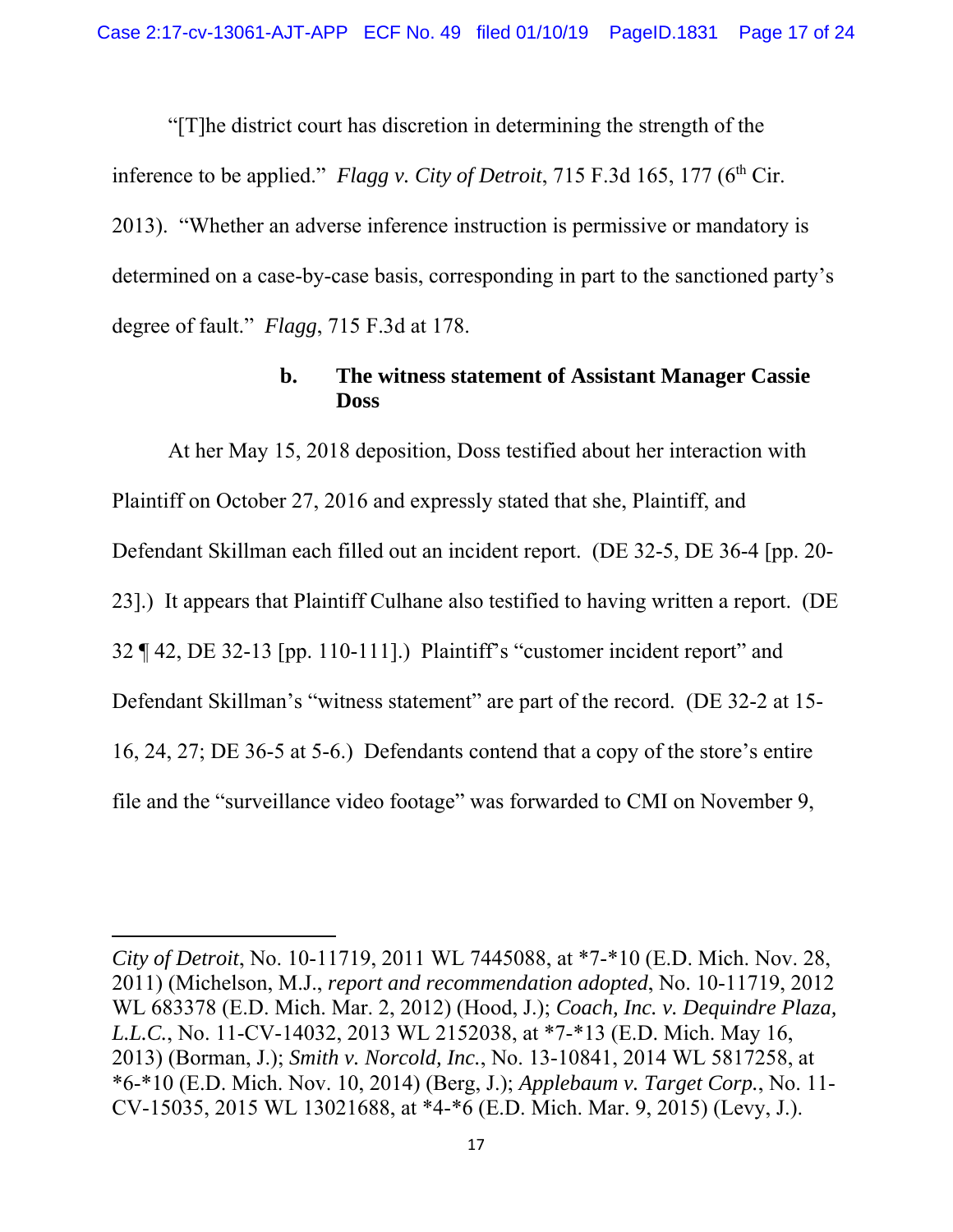2016, "approximately two weeks before Defendant received notice that Plaintiff had retained counsel to represent his interests." (DE 36 at 8, DE 36-5.)

Plaintiff claims Ms. Doss's incident report "has never been produced." (DE 32 at 16.) Defendant Wal-Mart claims it "has no record of such statement[,]" and "there is no written statement authored by Ms. Doss in the materials that were forwarded to CMI." (DE 36 at 8.) Interestingly, Defendants' August 1, 2018 discovery response states, *inter alia*, that "[u]pon information and belief, Ms. Doss did not complete a witness statement." (DE 36-9 at 6.)

In response to the instant motion, Defendants state that "[t]here is no evidence, aside from Ms. Doss's testimony, that such a statement ever existed." (DE 36 at 19.) Still, this means Ms. Doss's testimony is undisputed. Moreover, while Defendants contend that "even if such a statement did exist, it would be of minimal probative value[,]" (*id*.), the Court disagrees. For all this Court knows, Doss's witness statement may have included information about what *she* witnessed in the immediate aftermath of the incident, not only "a regurgitation of the information provided by Ms. Skillman and Plaintiff in their respective statements[,]" (*id*.), but also evidence of Plaintiff's damages. Thus, even if Ms. Doss "was not present when the subject incident occurred[,]" (*id*.), her statement could potentially be admitted as or contain an opposing party's statement (Fed. R. Evid. 801(d)(2)), a present sense impression (Fed. R. Evid. 803(1)), an excited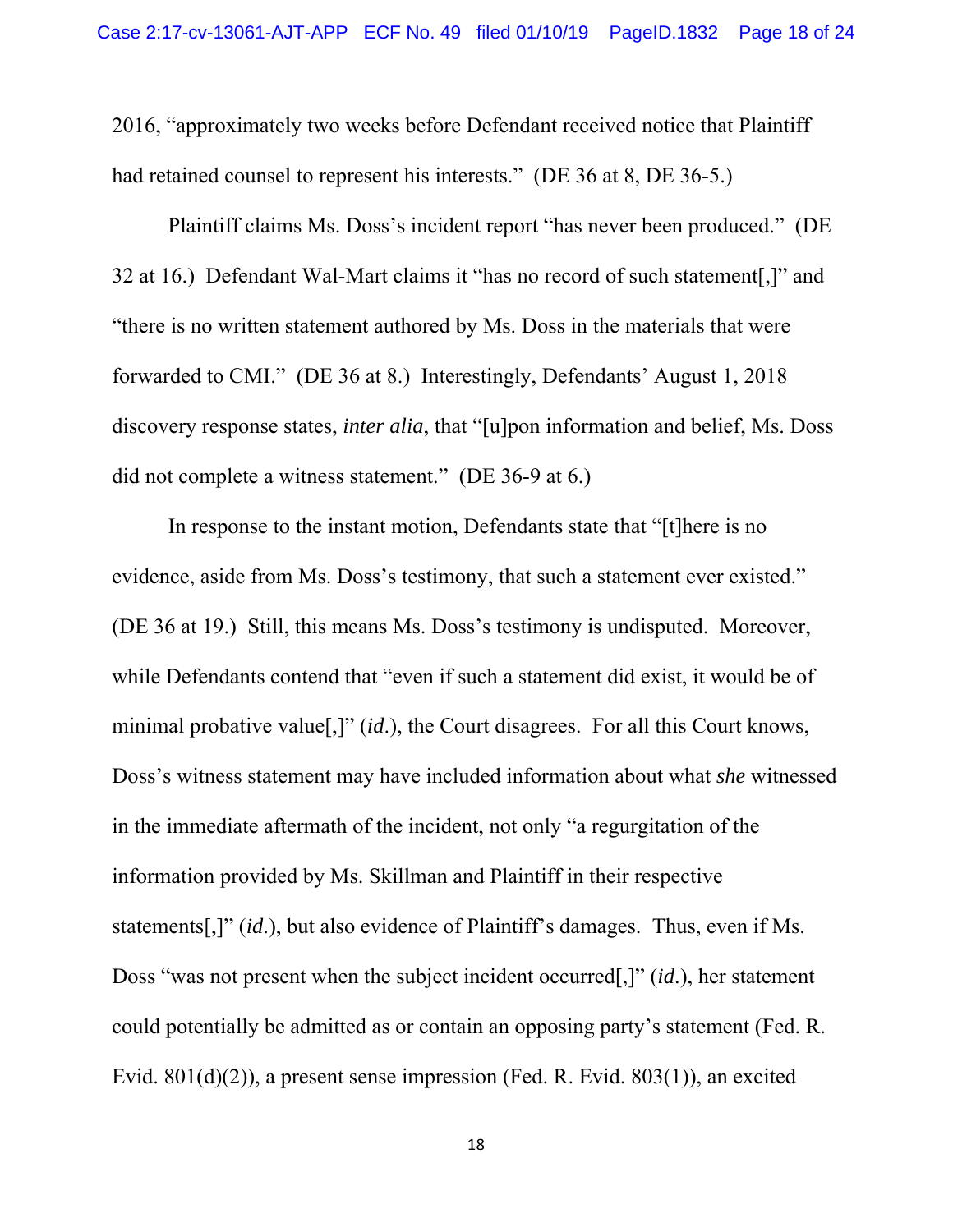utterance (Fed. R. Evid. 803(2)), or a statement against interest (Fed. R. Evid.  $804(b)(3)$ ).

Defendants having focused their argument on relevance, and the Court having concluded that Doss's presumed witness statement may well have been relevant to Plaintiff's proofs, the Court will impose a related adverse jury instruction "should this case go to trial[.]" (DE 32 at 27 ¶ 1.) *See*, *e.g.*, *Patel v. Havana Bar, Rest. & Catering*, No. CIV.A. 10-1383, 2011 WL 6019218, at \*1 (E.D. Pa. Dec. 5, 2011) ("An adverse inference instruction regarding the spoliation of the 2008 witness statements will be given at trial[.]"); *Patel v. Havana Bar, Rest. & Catering*, No. CIV.A. 10-1383, 2011 WL 6029983, at \*10 (E.D. Pa. Dec. 5, 2011) (applying adverse inference factors to the spoliation of witness statements). Specifically, in light of the Court's extreme displeasure with the inexplicable disappearance of a crucial witness statement given in the immediate aftermath of the event ̶ especially considering the witness's own unequivocal testimony that she gave such a statement, taken together with Wal-Mart's own internal requirements to "search for and preserve any and all information related to this incident" (DE 32-2 at 13-14) and its failure to preserve the other evidence discussed in this opinion  $-$  the Court infers a culpable state of mind and will instruct the jury that it must presume the information contained in Ms. Doss's statement was unfavorable to Defendant Wal-Mart.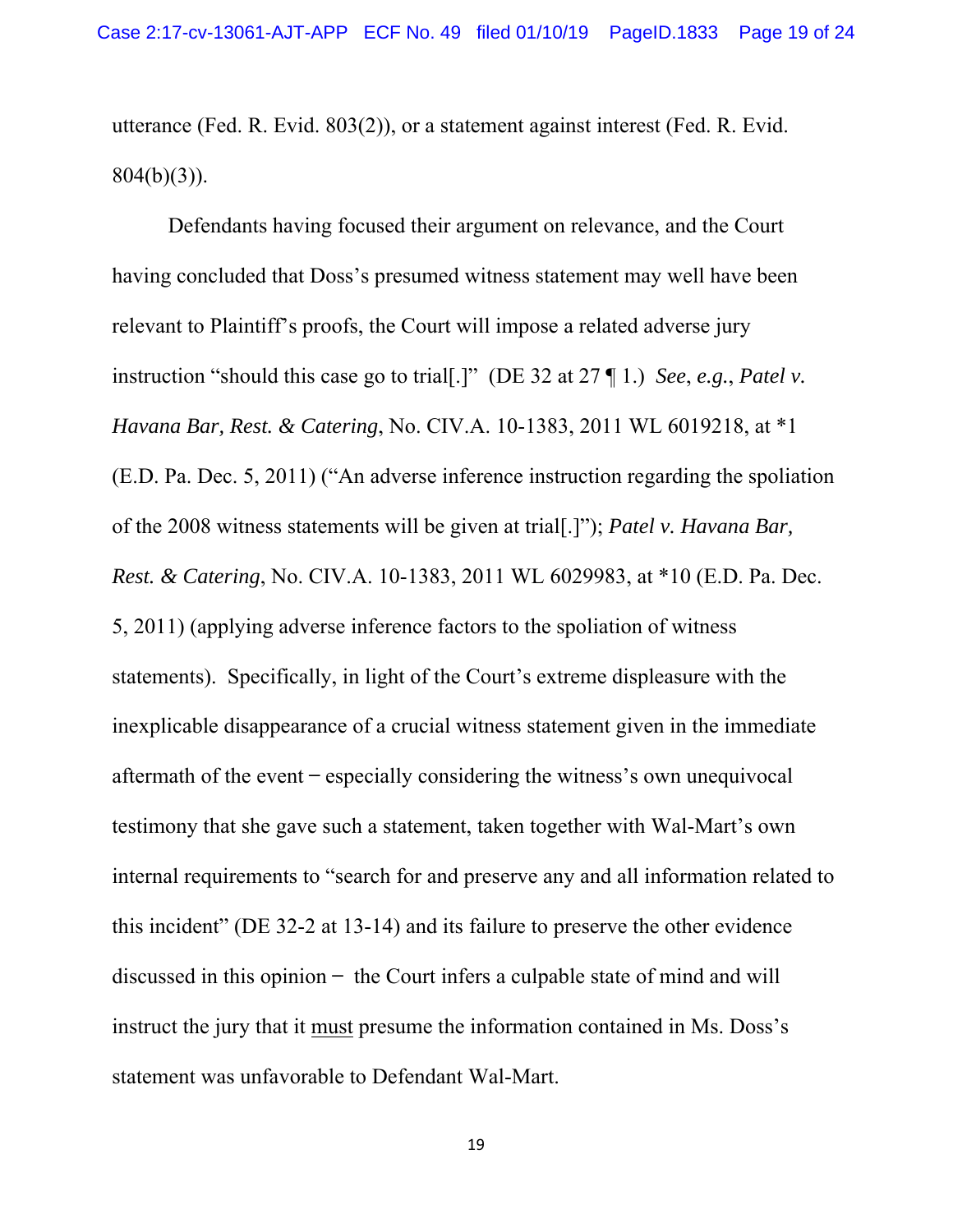# **c. The "garage door" that was pulled down on Plaintiff**

Plaintiff claims that Defendants have "failed to preserve the actual garage door that was pulled down on Mr. Culhane's head." (DE 32 at 16.) It seems that *changes* to the door began to occur as early as 21 days after the October 27, 2016 incident in question. According to Defendants, door panels were replaced on November 17, 2016 and on several occasions in 2017. (DE 36-6.) To be sure, the earliest of these repairs occurred before the November 21, 2016 "notice letter."

There is some lack of clarity about when the door was *replaced*. On May 14, 2018, Plaintiff's representative photographed the scene of the incident. (DE 36 at 9, DE 39 at 10.) Then, on June 28, 2018, Robert Aqulina testified that the door was replaced "in the last couple [of] months[,]" in other words during Spring 2018. (DE 32-14 [p. 36].) Because the picture of the door "that actually came down on Plaintiff's head" differs from the photo taken by Plaintiff's representative (*compare* DE 39 at 11, DE 39 at 10), the Court can assume that the door was replaced *before* the May 14, 2018 inspection. And, given Aqulina's testimony, the Court can further assume that the door was replaced several months *after* the August 2, 2017 filing of this lawsuit in state court.

The Court is disturbed that, as Plaintiff states, "the door was replaced *after this litigation had already begun, and without notice to Plaintiff's counsel*." (DE 32 at 16 (emphasis in original).) Moreover, the Court agrees that "Defendant Wal-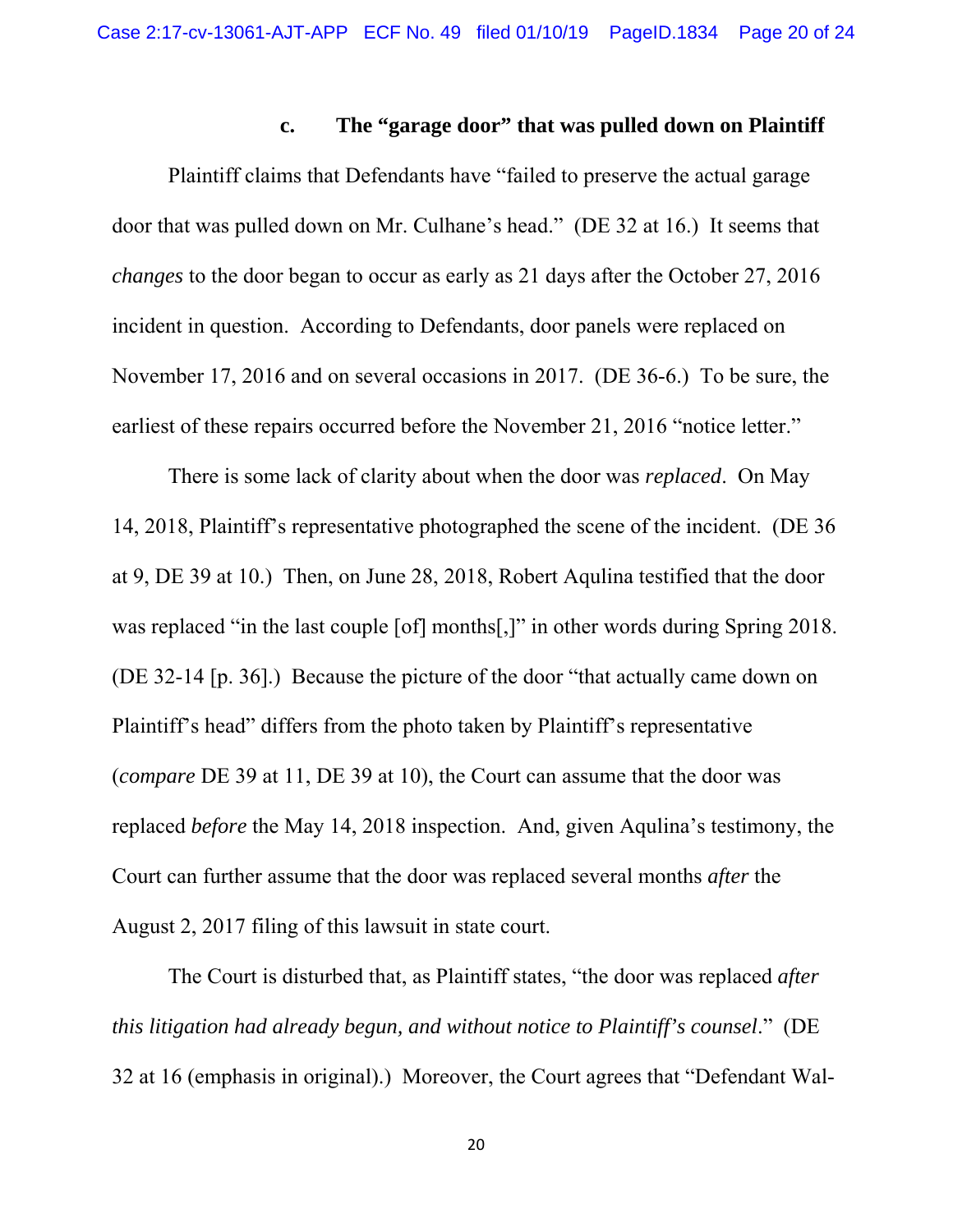Mart should have known that the replaced garage door was potentially relevant as the mechanism of injury in Plaintiff's accident and should have been preserved for inspection by Plaintiff, his counsel, and Plaintiff's expert(s) in the event of a claim." (DE 32 at 16-17.) The absence of the door in its original form is certainly prejudicial to at least some of Plaintiff's claims, for example, those based on Defendants' maintenance of the door, the premises' allegedly "dangerous and/or defective conditions[,]" (DE 1 at  $13-14$   $\P$  $\P$  $18$ ,  $20$ ,  $23$ ,  $24$ ), or any based on notice of the condition, let alone Defendants' "open & obvious" affirmative defense (No. 2). Notably, Plaintiff informed the Court at oral argument that discovery demonstrated 57 other reported injuries involving this type of door at various Wal-Mart stores around the country.

At the same time, the Court recognizes that this is not a products liability case. As Plaintiff's general allegations state: "Before checking if the doorway was clear, Defendant Skillman proceeded to close the freight door." (DE 1 at 12 ¶ 12.) Moreover, Defendant seems to be correct that "there is no evidence that the door, in and of itself, was defective or malfunctioned in any way." (DE 36 at 18.) And, the Court recognizes, as Defendants contended at the hearing, that door replacement perhaps occurred as part of normal maintenance and without considering its possible relevance to the instant litigation. It would hardly have been reasonable for Defendant Wal-Mart to refrain from maintenance, repair or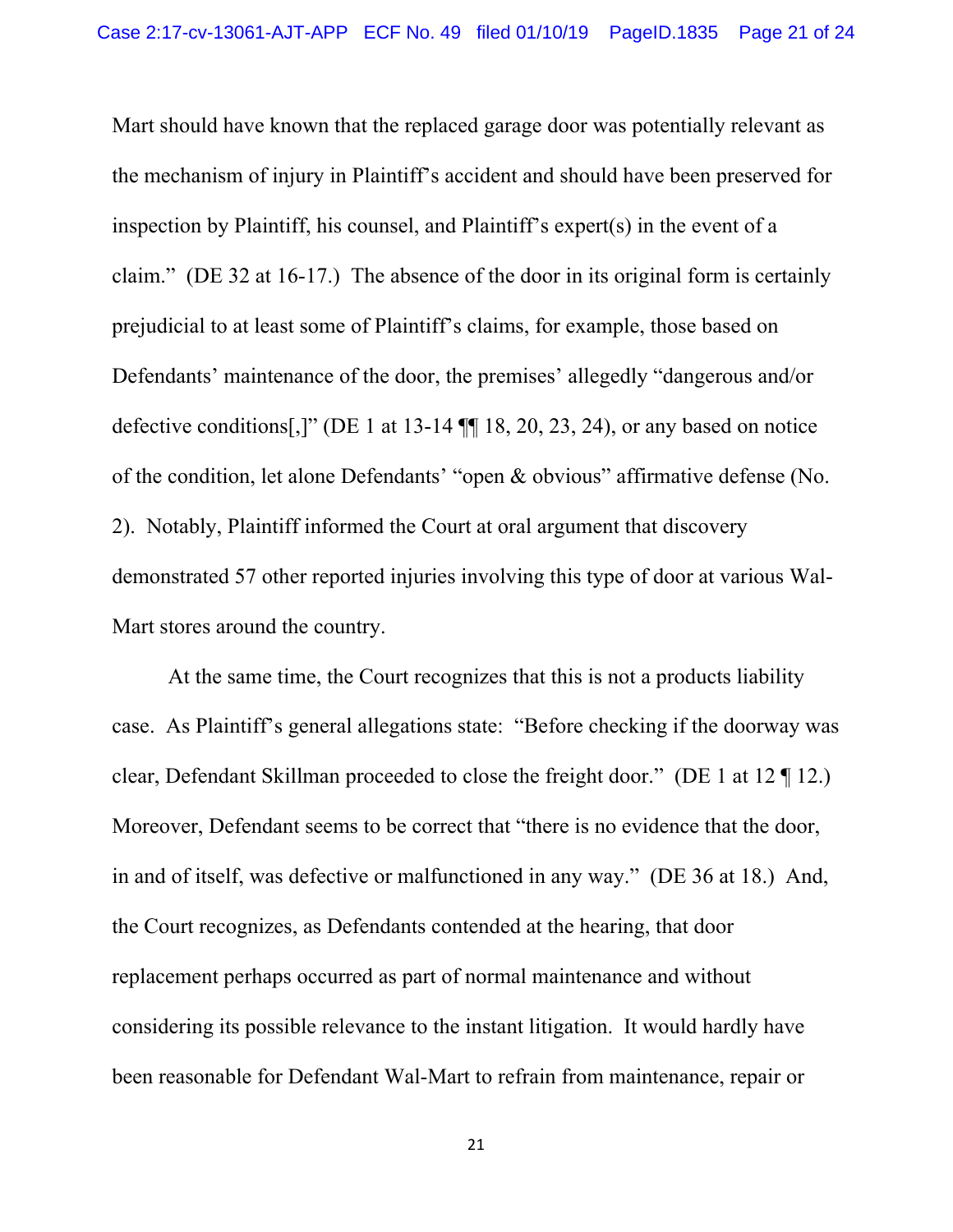replacement of the door indefinitely, although Wal-Mart's *preservation* of the door in some form and *notice* to Plaintiff of then-forthcoming alterations are distinct issues. Here, too, Defendants have focused their argument on relevance. On balance, the Court concludes that the appropriate remedy is Defendants' production of an exemplar, as offered at oral argument and consistent with the description given during discovery.4

### **d. The "vendor book," as testified to by Skillman**

Defendant Skillman testified that "if a vendor comes in, they have to put their name down" in a vendor logbook, although she admitted that Plaintiff did not have to be "checked into a vendor book . . . ." (DE 32-12, DE 36-8 [pp. 21-22].) Plaintiff sought this evidence to corroborate or discredit Defendant Skillman's testimony. (DE 32 at 17.) In an August 1, 2018 discovery response, Defendants stated that they "are not in possession of any 'vendor book' entries for October 27, 2016." (DE 36-9 at 4.)

Plaintiff claims that the existence of the vendor log book "was made plain by notes in Skillman's personnel file." (DE 32 ¶ 29, DE 32-11.) During oral argument, Plaintiff's counsel expressed that the vendor book was the least

<sup>&</sup>lt;sup>4</sup> On October 5, 2018, Defendant answered Plaintiff's discovery requests by providing the manufacturer (Overhead Door Corporation, Lewisville, TX) and the make / model (Series 591 Steel Insulated Door by Overhead) of the garage door "involved in the incident in this case<sup>[1]</sup>" as well as a copy of the "Operational  $\&$ Maintenance Manual." (DE 36-7 at 2-29.)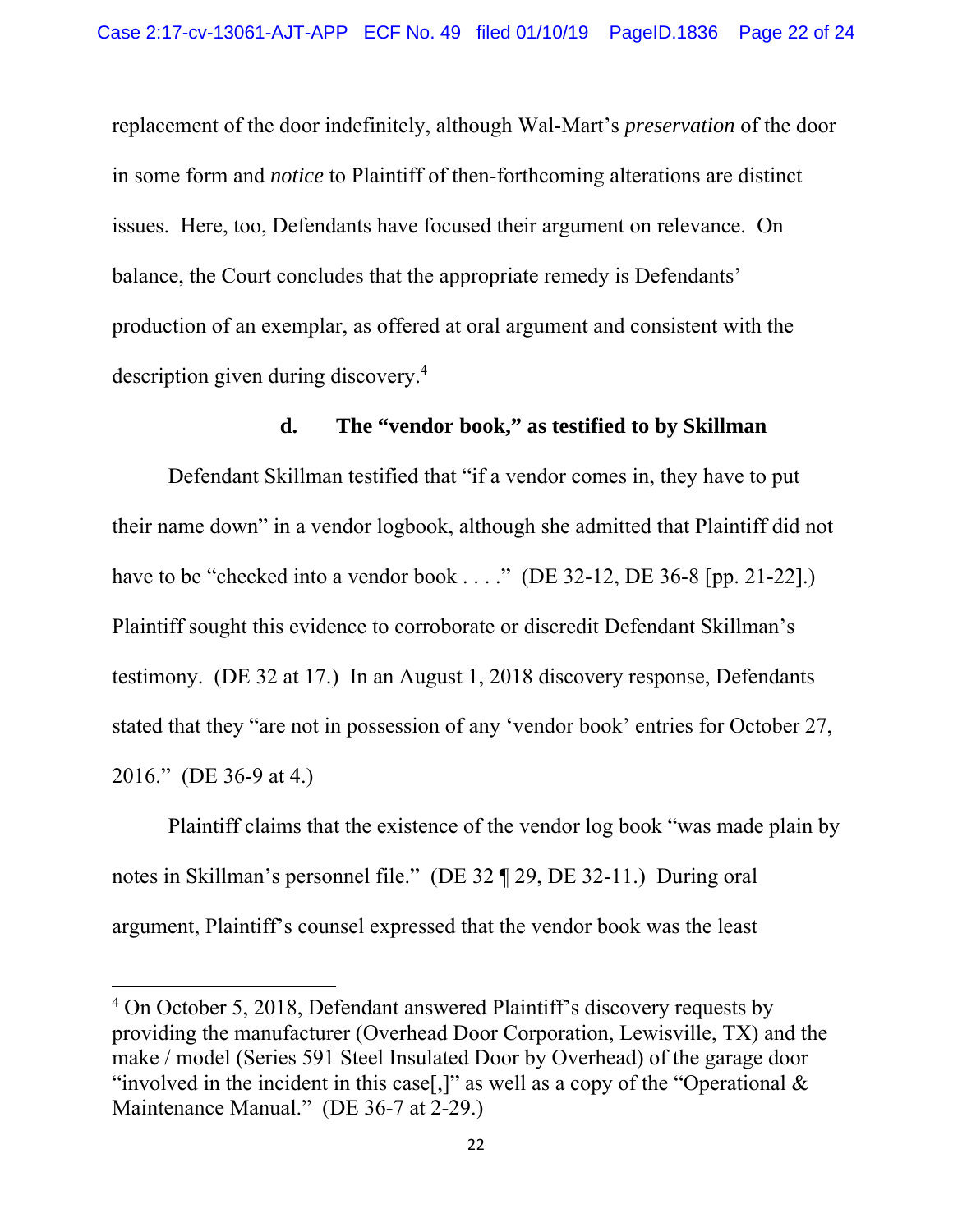significant piece of evidence at issue in this motion. More importantly, in the Court's view, even if it were convinced that "the vendor log book would have been relevant to the *contested issue here*[,]" (DE 36 at 19 (emphasis in original)), such a written log is not the natural subject of retention, *i.e.*, Defendants did not have "an obligation to preserve" it. *Beaven*, 622 F.3d at 553. Nor does the Court believe that Defendants were on notice that the vendor book would or could be pertinent to impending or existing litigation. Accordingly, the Court is not convinced that any failure by Defendants to preserve the "vendor book" warrants sanctions.

## **II. ORDER**

Accordingly, Plaintiff's motion for sanctions as to Defendants for failing to preserve evidence (DE 32) is **GRANTED IN PART** and **DENIED IN PART.** In sum, for the reasons stated above:

- **(1)** as to the missing exterior video evidence, and consistent with Fed. R. Civ. P. 37(e)(2)(B), unless Defendants choose to withdraw affirmative defense nos. 2, 5 & 6, the Court will instruct the jury that it "must presume the information was unfavorable to" Defendant Wal-Mart.<sup>5</sup>
- **(2)** As to the missing witness statement of Assistant Manager Carrie Doss, and under the Court's inherent power to craft an appropriate remedy, the Court will instruct the jury that it must presume the information was unfavorable to Defendant Wal-Mart.

<sup>&</sup>lt;sup>5</sup> This ruling would also apply to Affirmative Defense No. 12, which states that "Defendants fairly and adequately provided notice of any condition on the premises[,]" to the extent it places blame upon Plaintiff for failing to heed a warning.